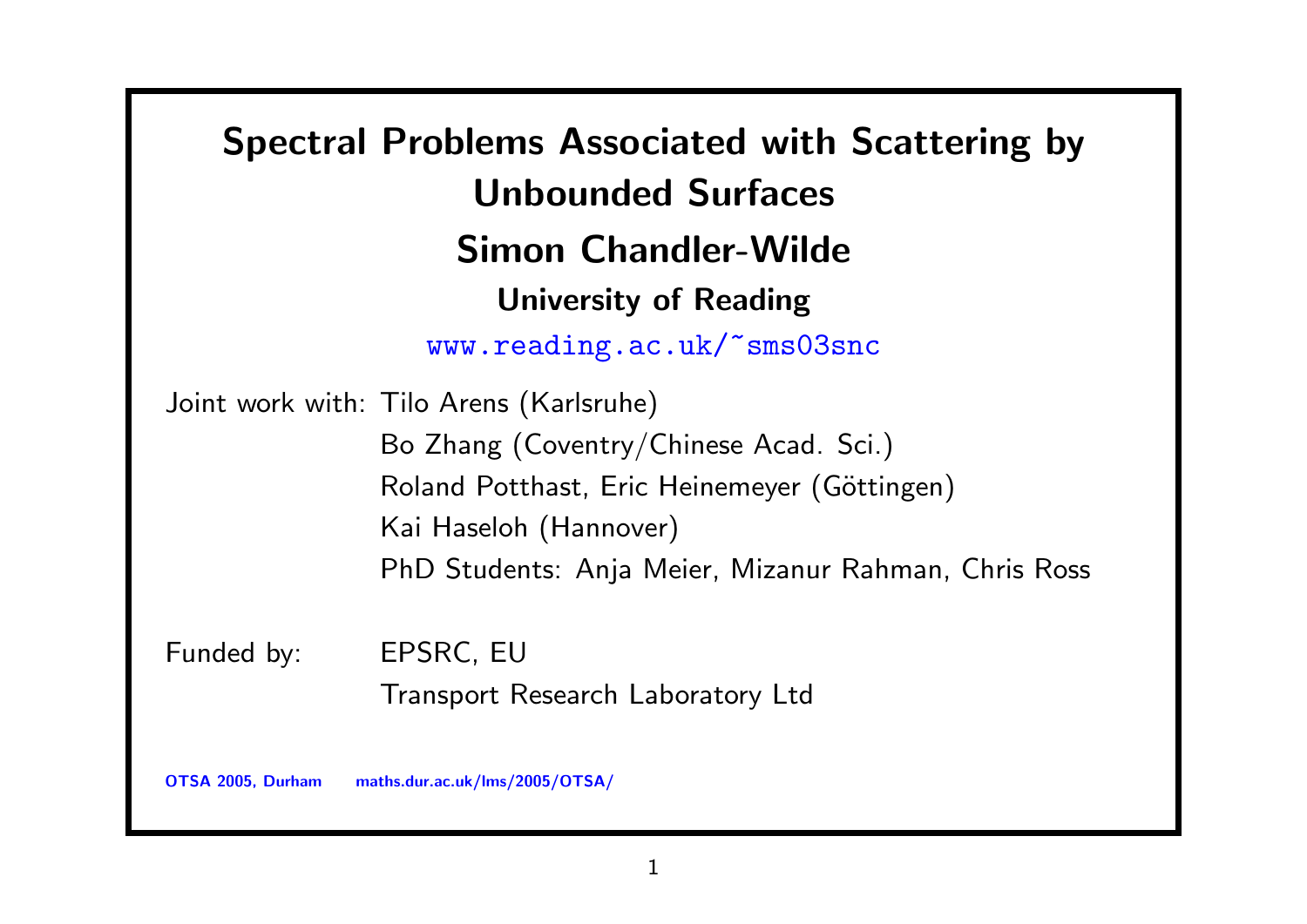## Contents

- Motivation physical background
- Some simple mathematical problems
- Surface waves
- True eigenfunctions Anderson localization
- Formulation of scattering problem for real wavenumber
- Boundary integral equations and their spectral theory
- Conclusions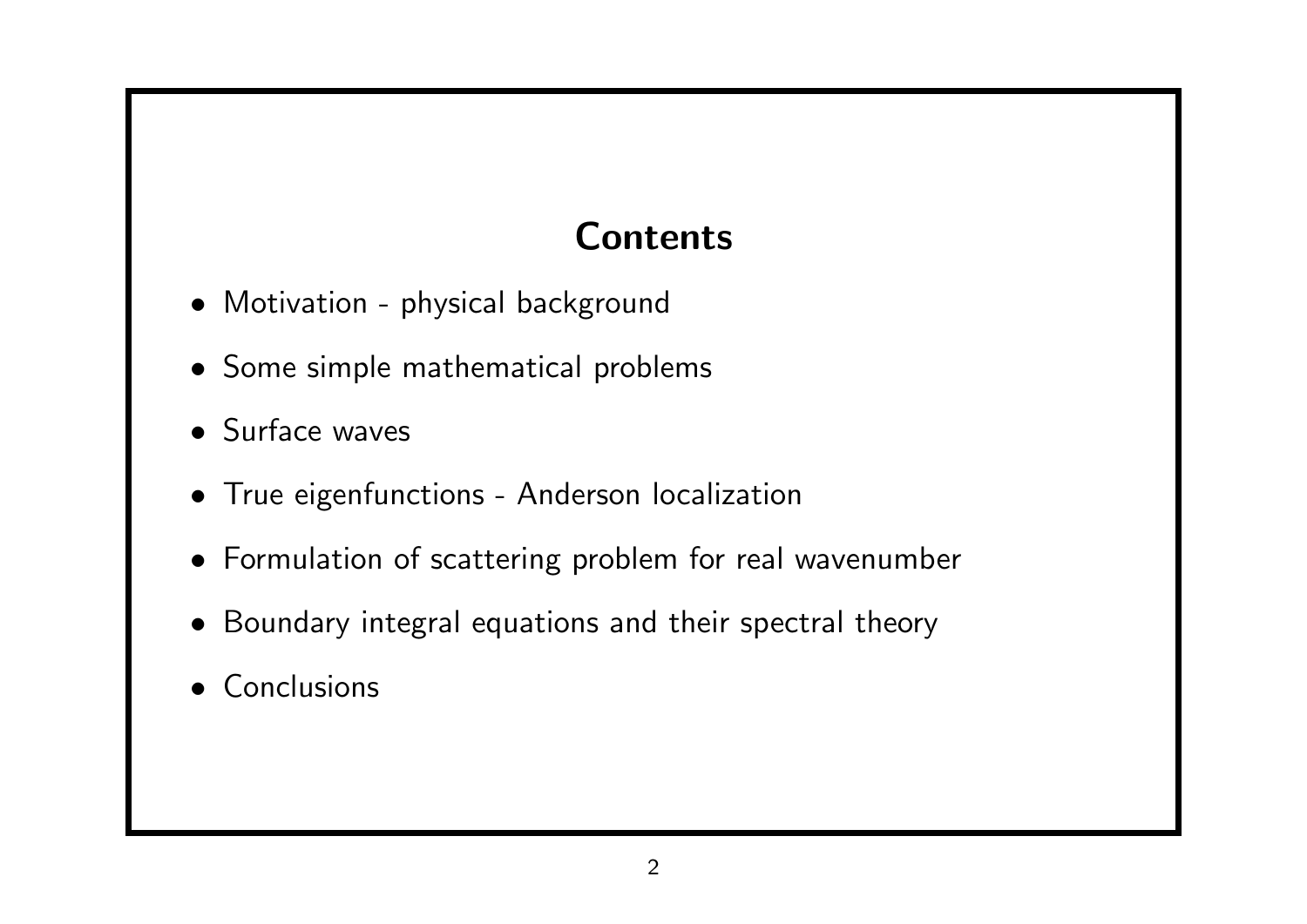#### My PhD Background - and a Continuing Interest



Figure 1: Outdoor noise measurements - University of Salford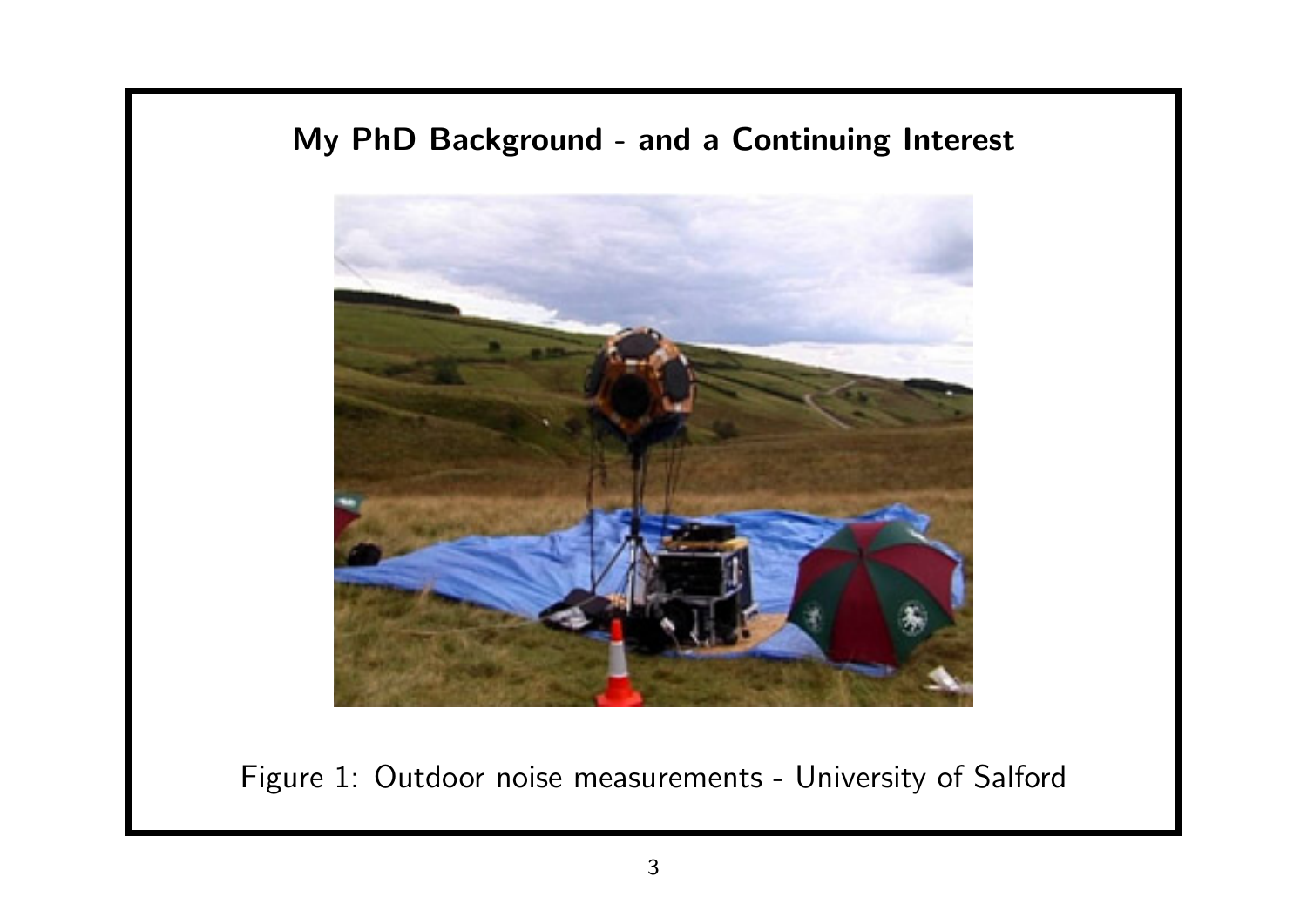### A Very Different Length Scale Surface Plasmon Polariton Band-Gap Structures



Figure 2: Calculated electric field magnitude 300 nm above an air-gold interface at wavelength 800 nm for a sharp  $30^{\circ}$  bend created by removing scatterers of height 50 nm, radius 125 nm in a SPPBG structure (Søndergaard & Bozhelvolnyi (2005)).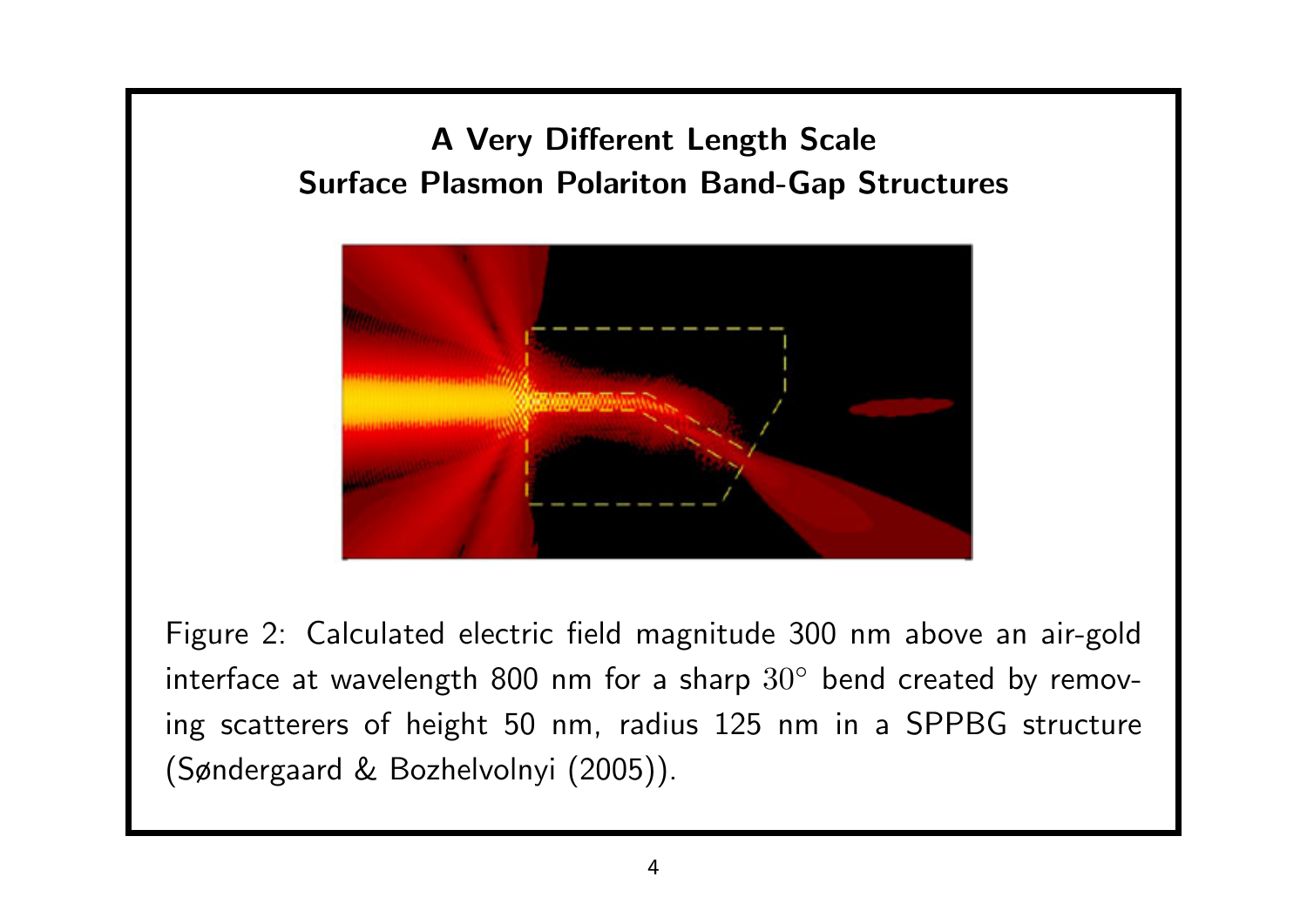#### Other Similar Scattering Problems Include ...

- Scattering of ground penetrating radar by buried surfaces (Rutherford Appleton Laboratory)
- Scattering of sonar waves from towed seismic transducers by the sea surface
- Scattering of radar waves by the sea surface
- Scattering of light by diffractive optics structures (e.g. the hologram on your passport)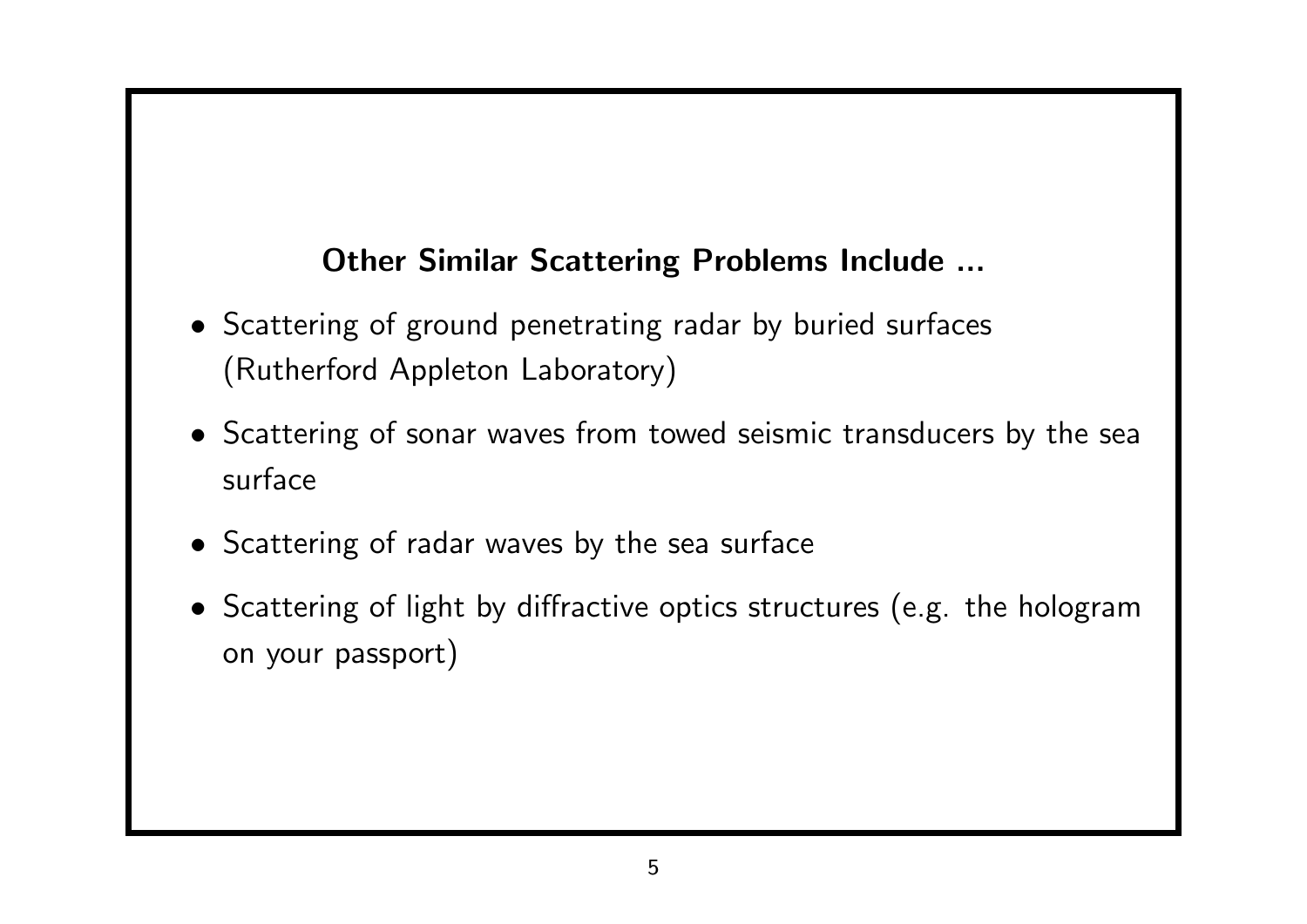### Some Simple Mathematical Problems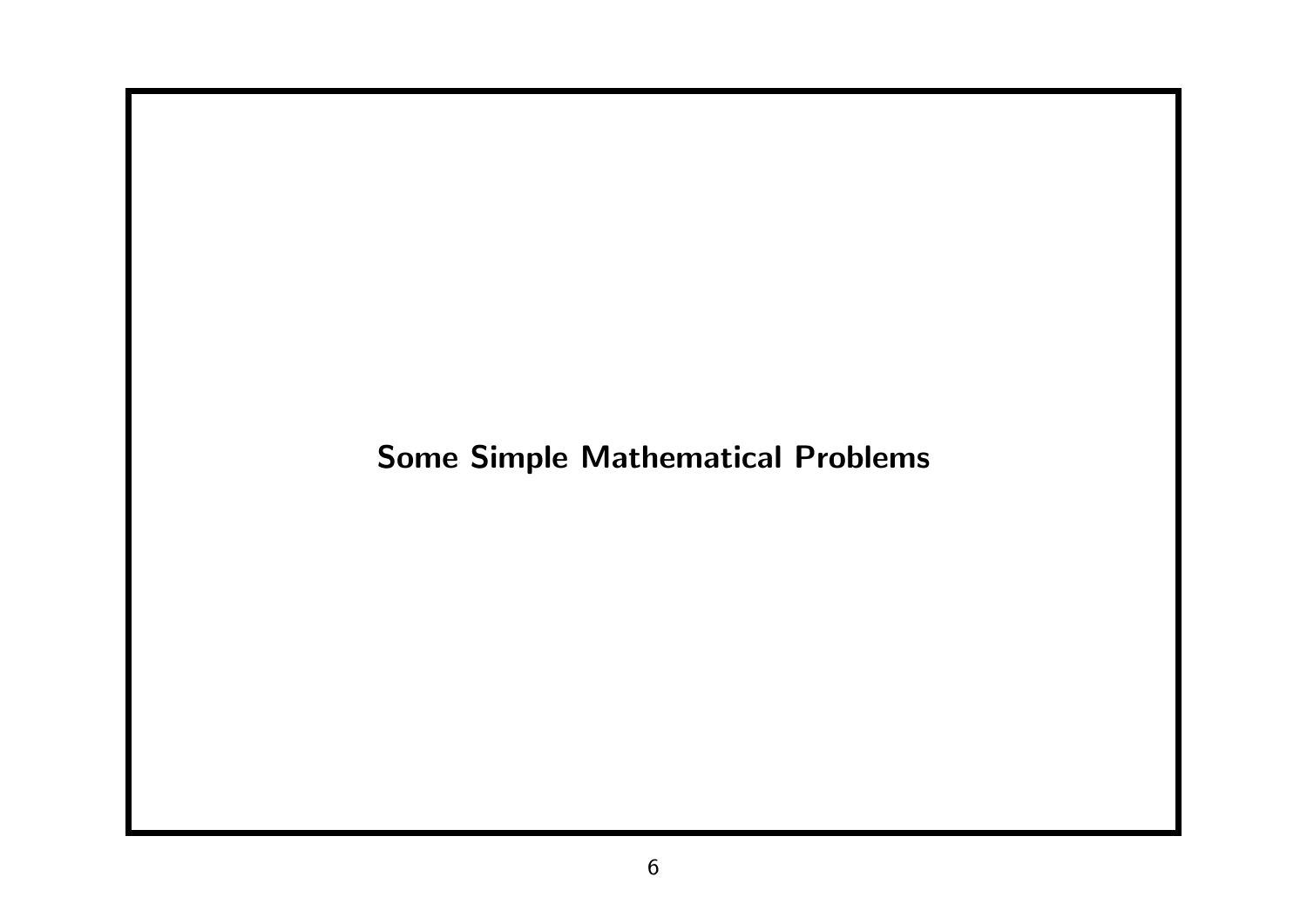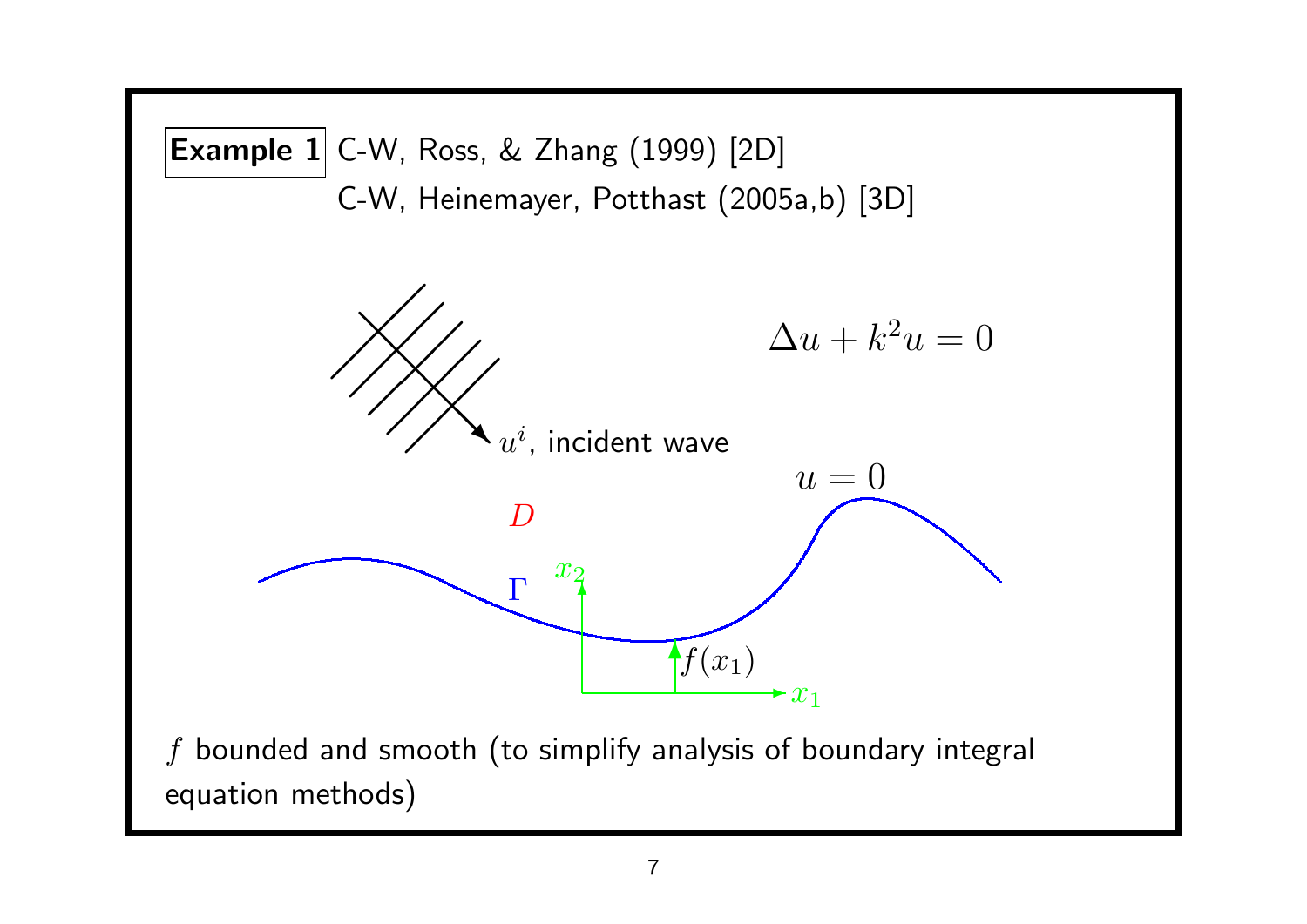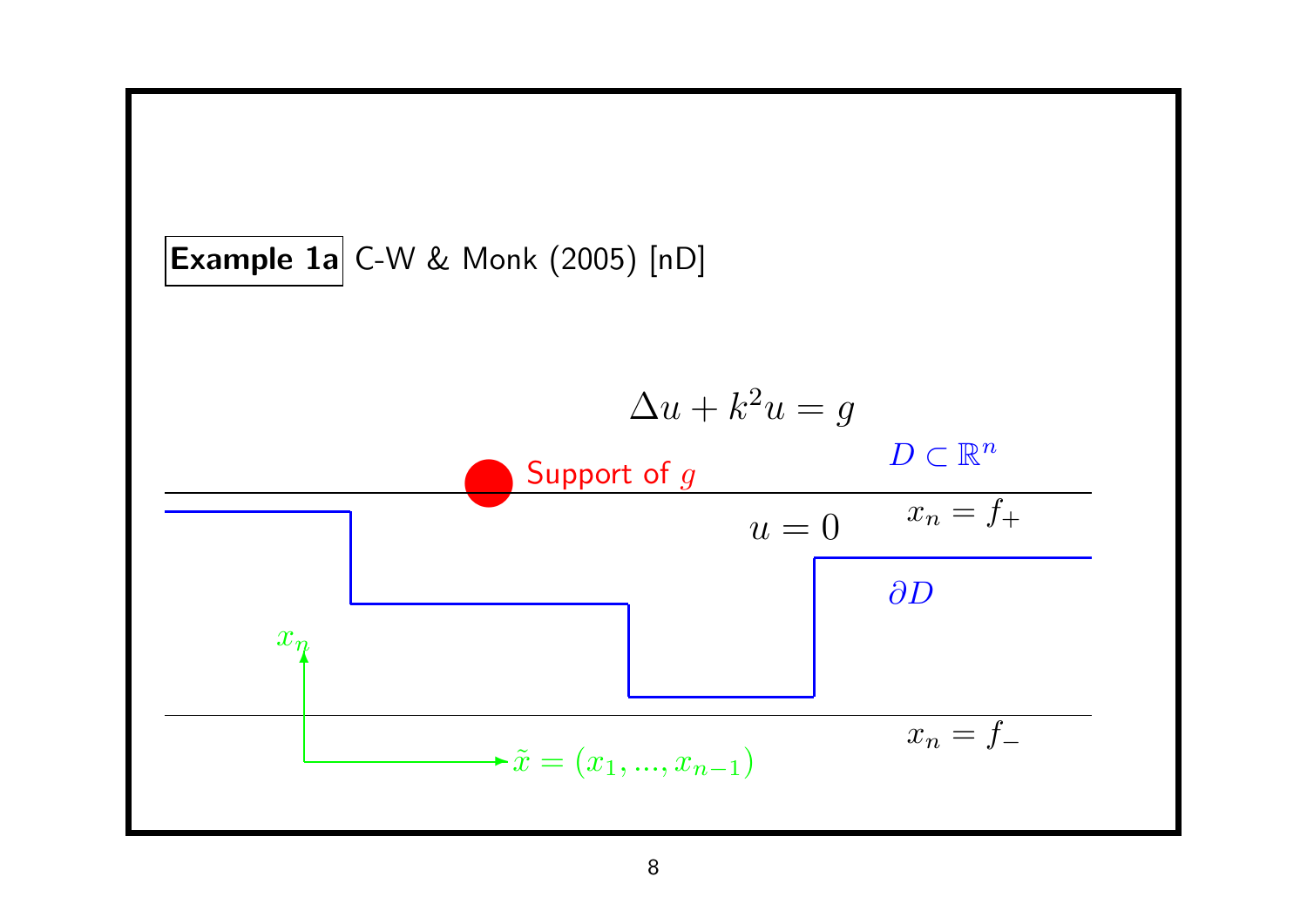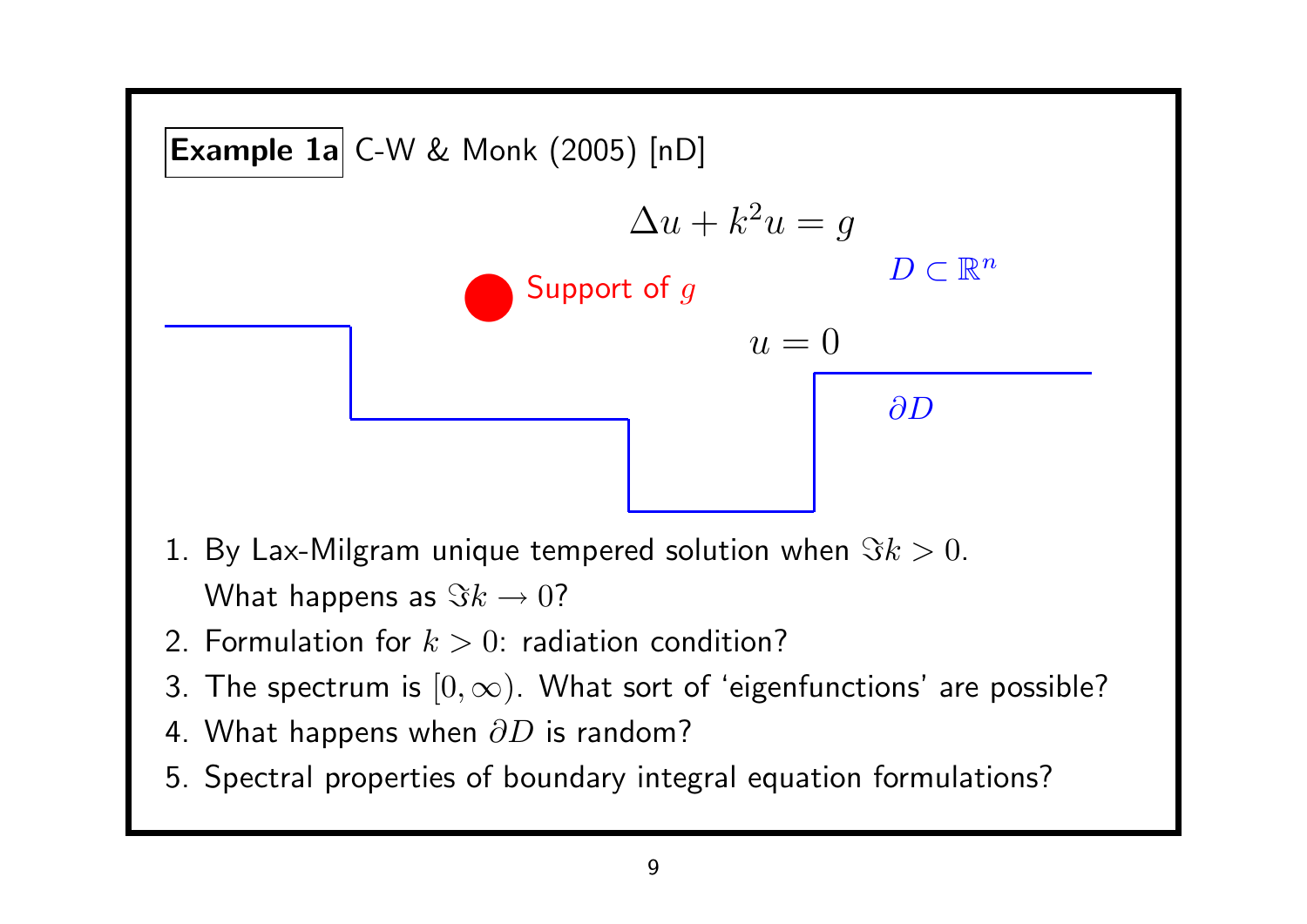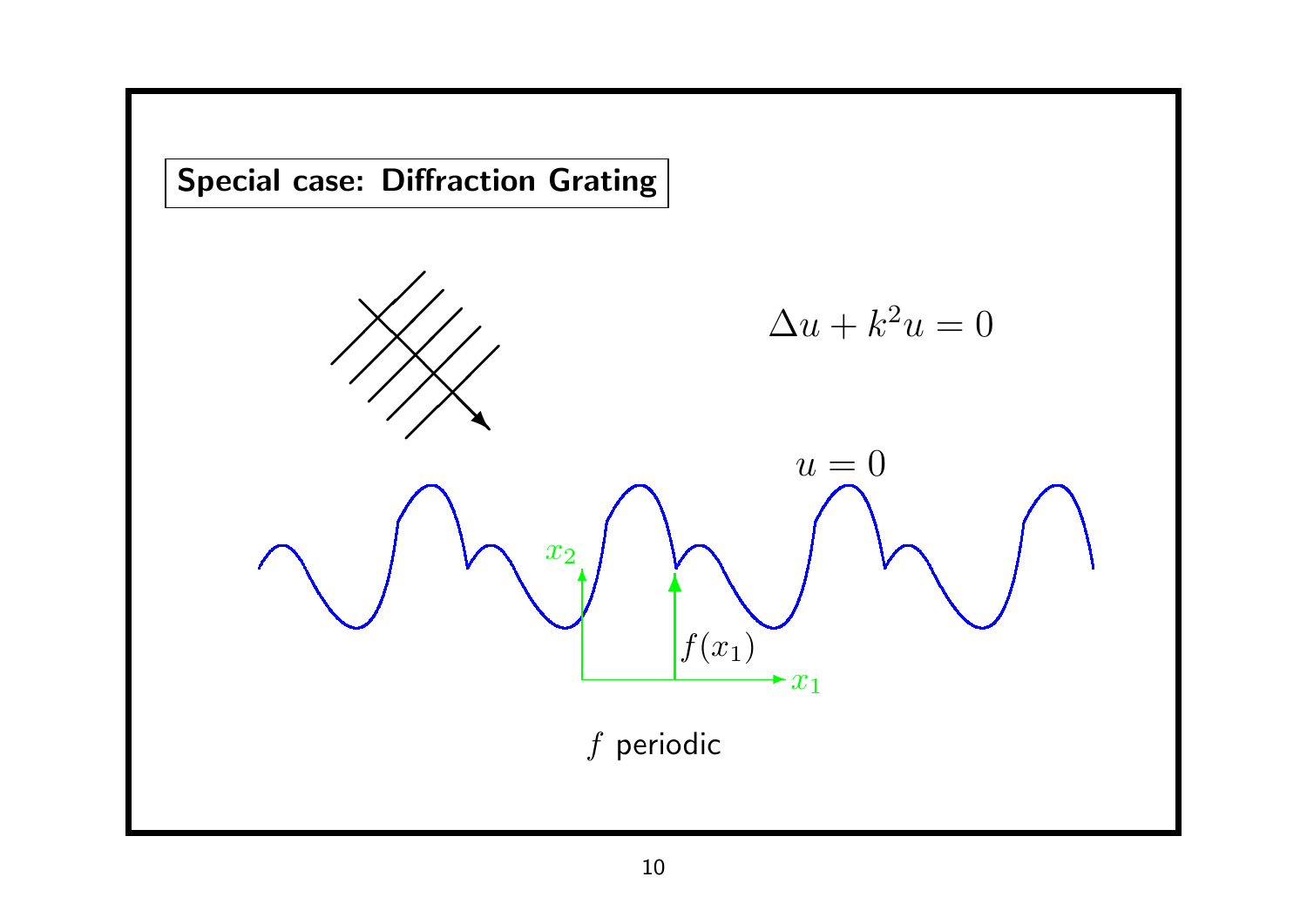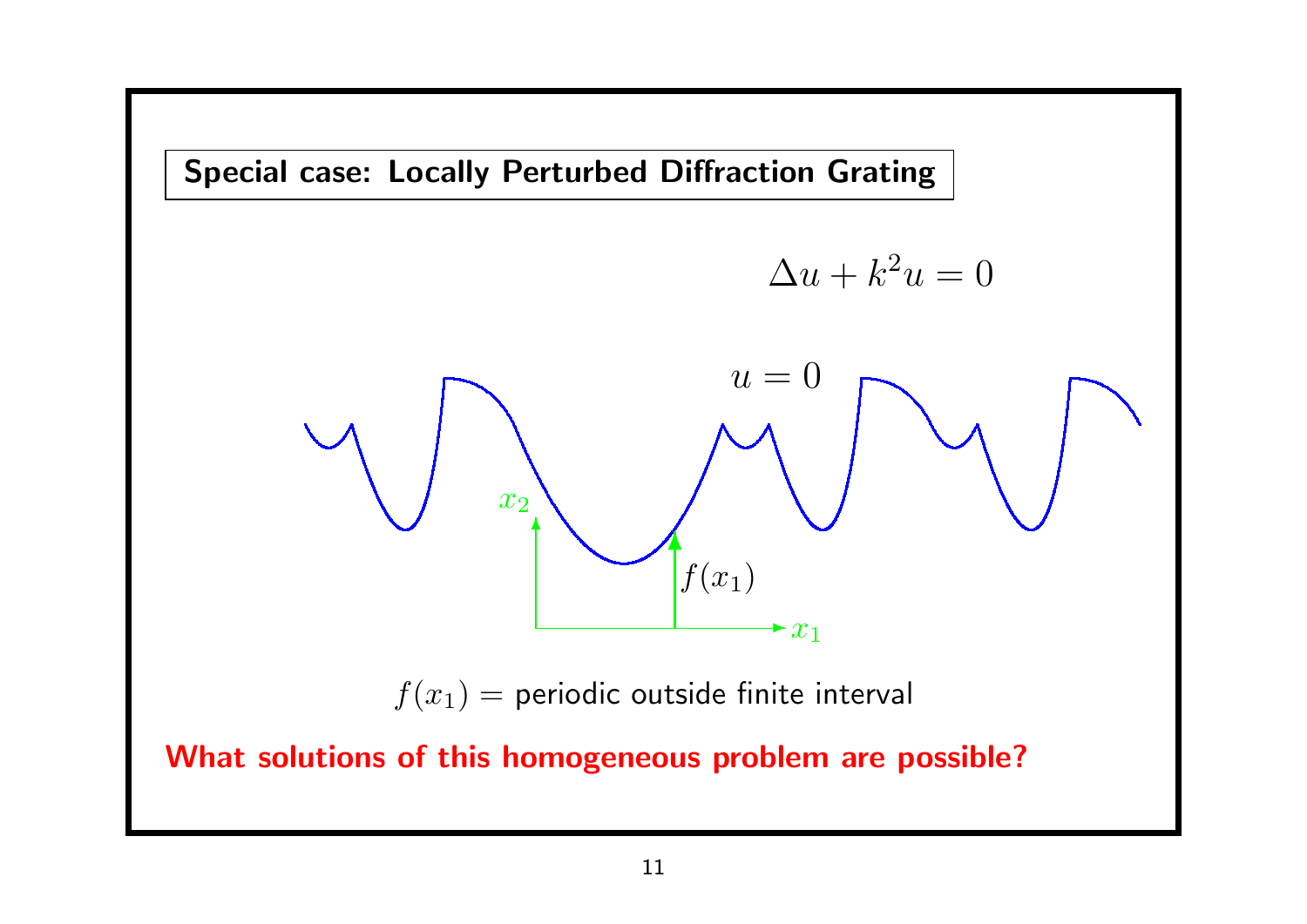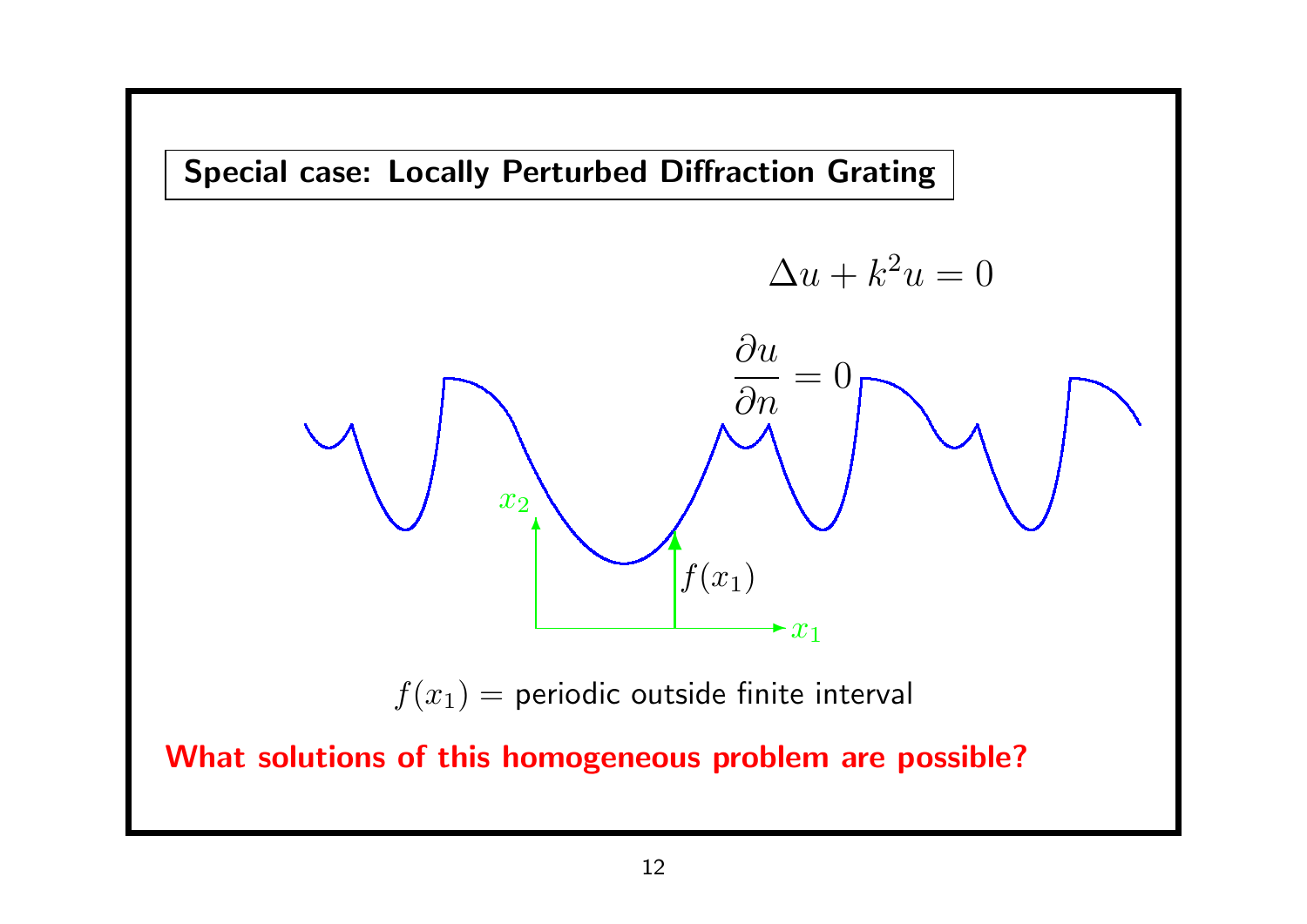## One interesting eigenfunction: the surface wave

Surface wave is one that decays exponentially with distance from the boundary.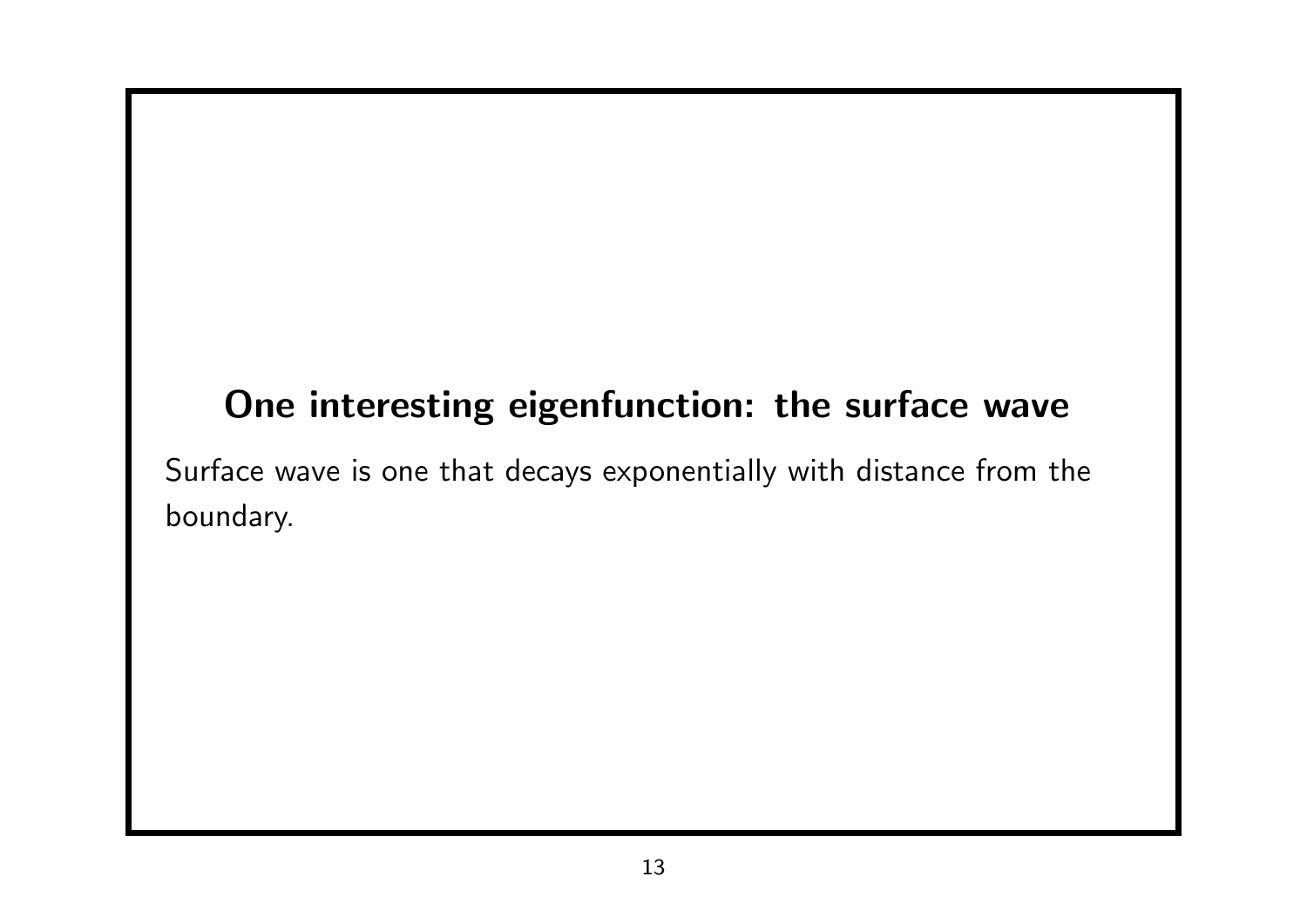

f periodic with period  $L$ 

1. If  $kL < \pi$  and  $f \not\equiv$  constant, then there exists a surface wave solution that is quasi-periodic in the  $x_1$ -direction (Linton & McIver 2002). 2. If  $kL > \pi$  there are no (rigorous) mathematical results. For periodic geometries and an air-metal interface there are theoretical justifications for the existence of a band-gap structure ('polaritonic crystals', Zayats et al., Physics Reports 2005). Nothing appears (rigorously) known.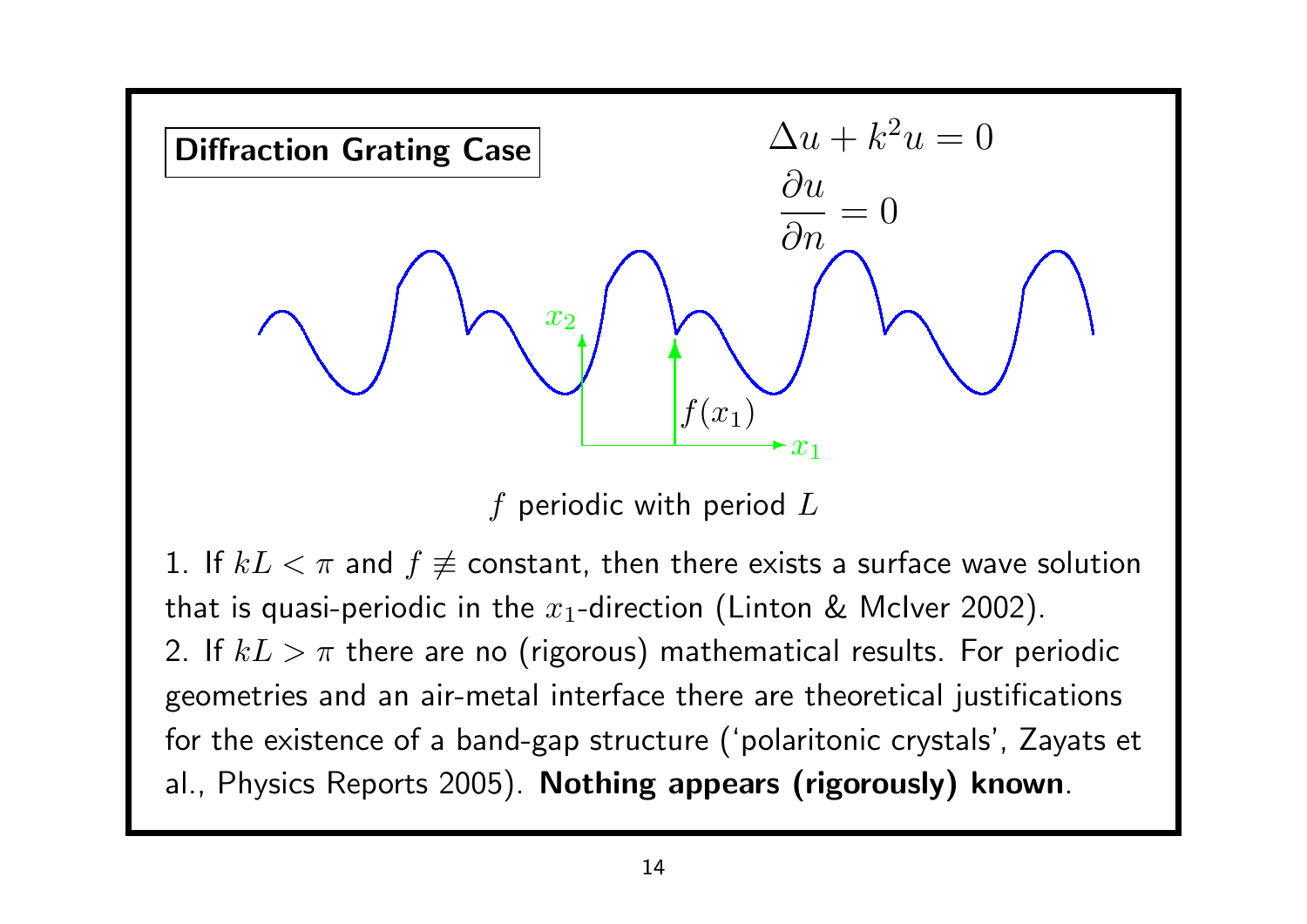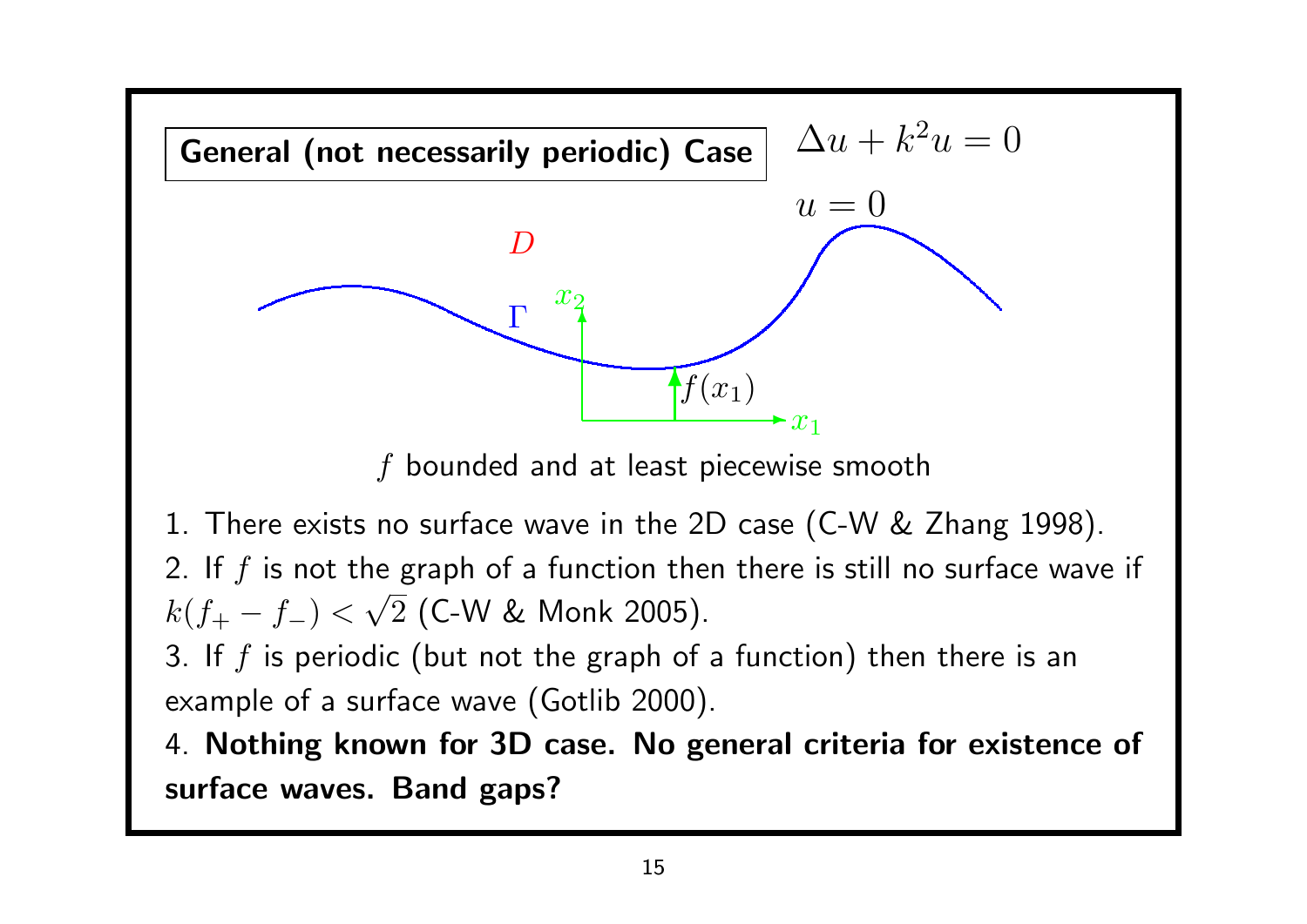## True  $(L^2(D))$  eigenfunctions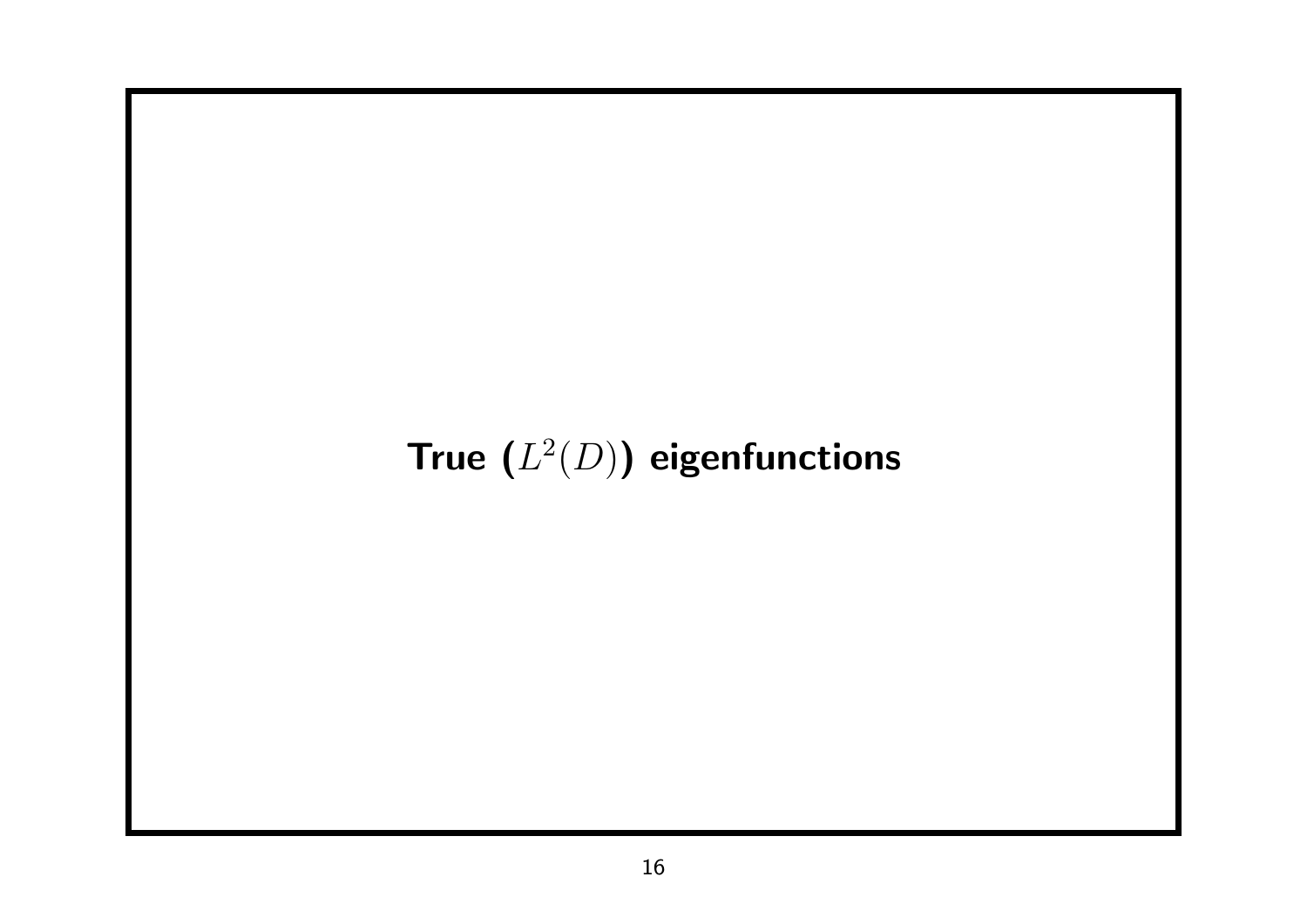#### Surface Plasmon Polariton Band-Gap Structures



Figure 3: Calculated electric field magnitude 300 nm above an air-gold interface at wavelength 800 nm for a sharp  $30^{\circ}$  bend created by removing scatterers of height 50 nm, radius 125 nm in a SPPBG structure (Søndergaard & Bozhelvolnyi (2005)).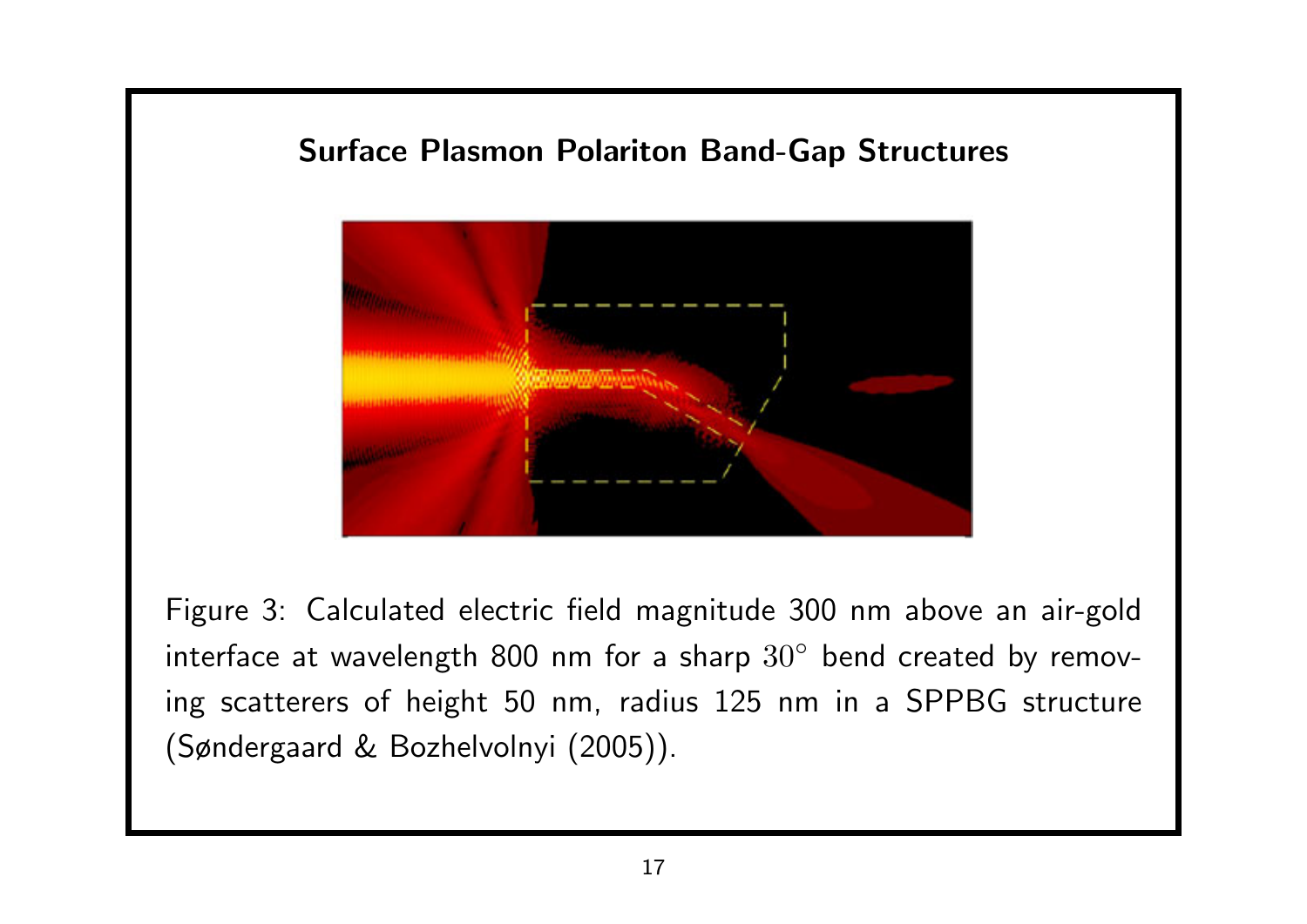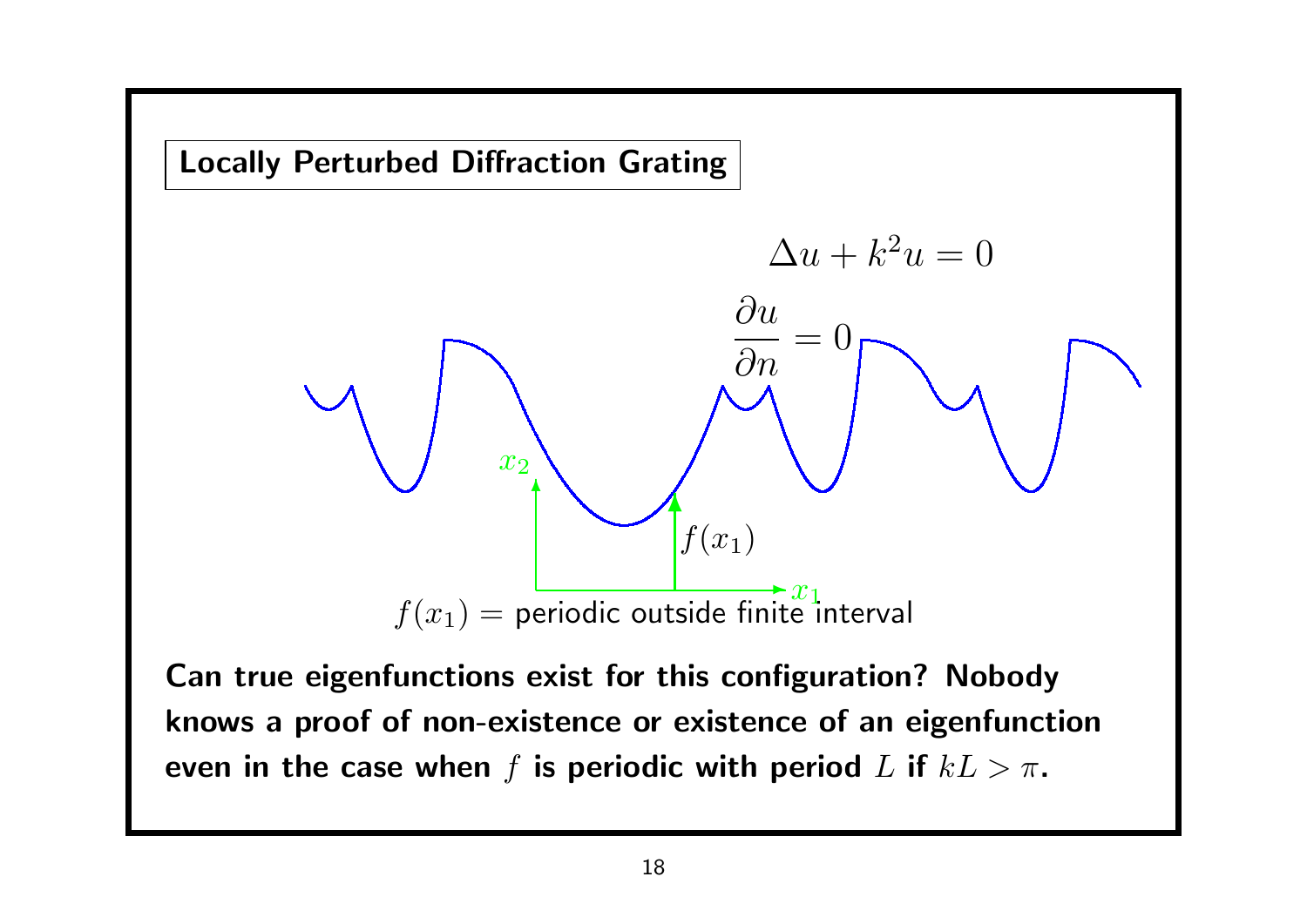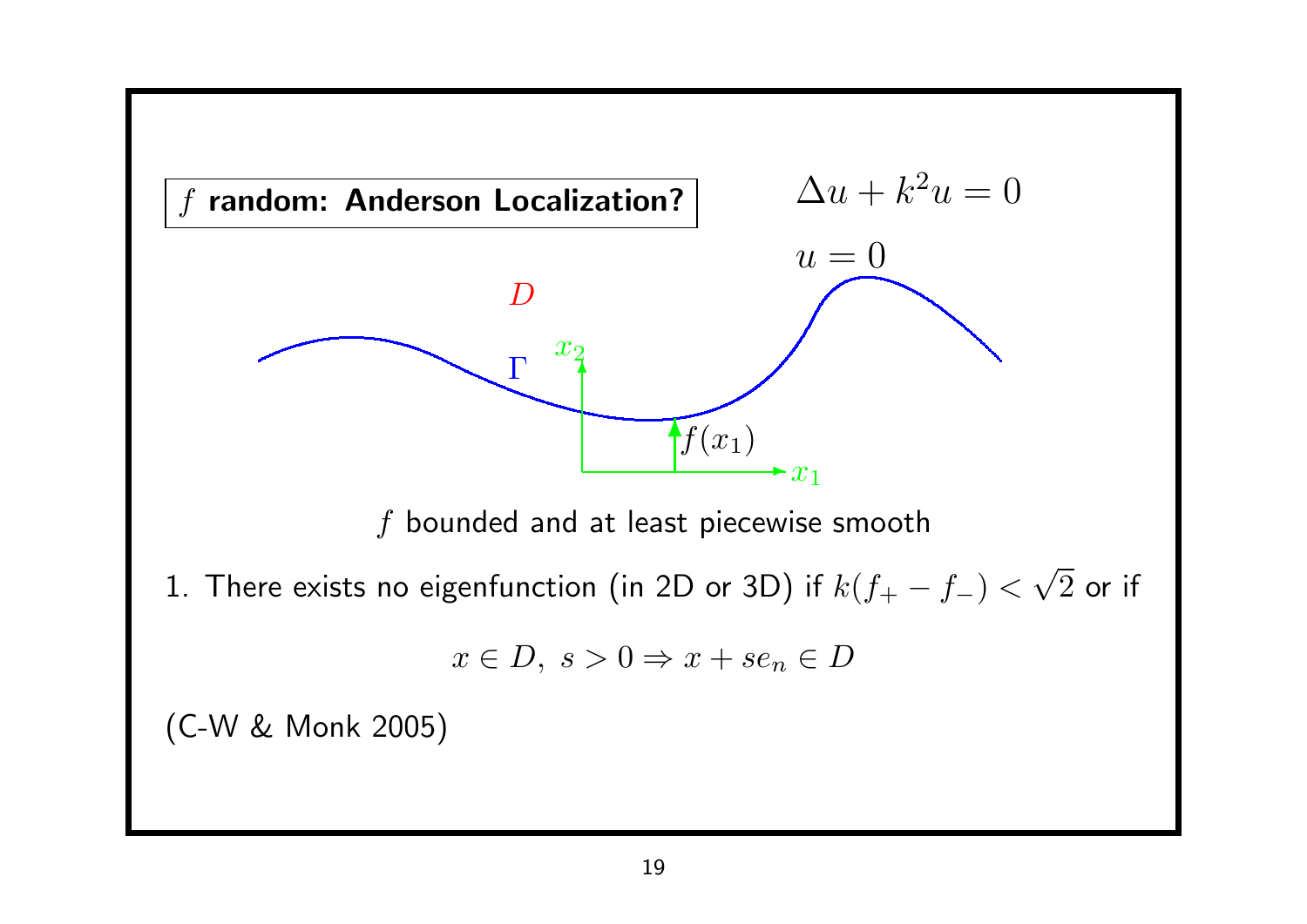

Saillard (1994).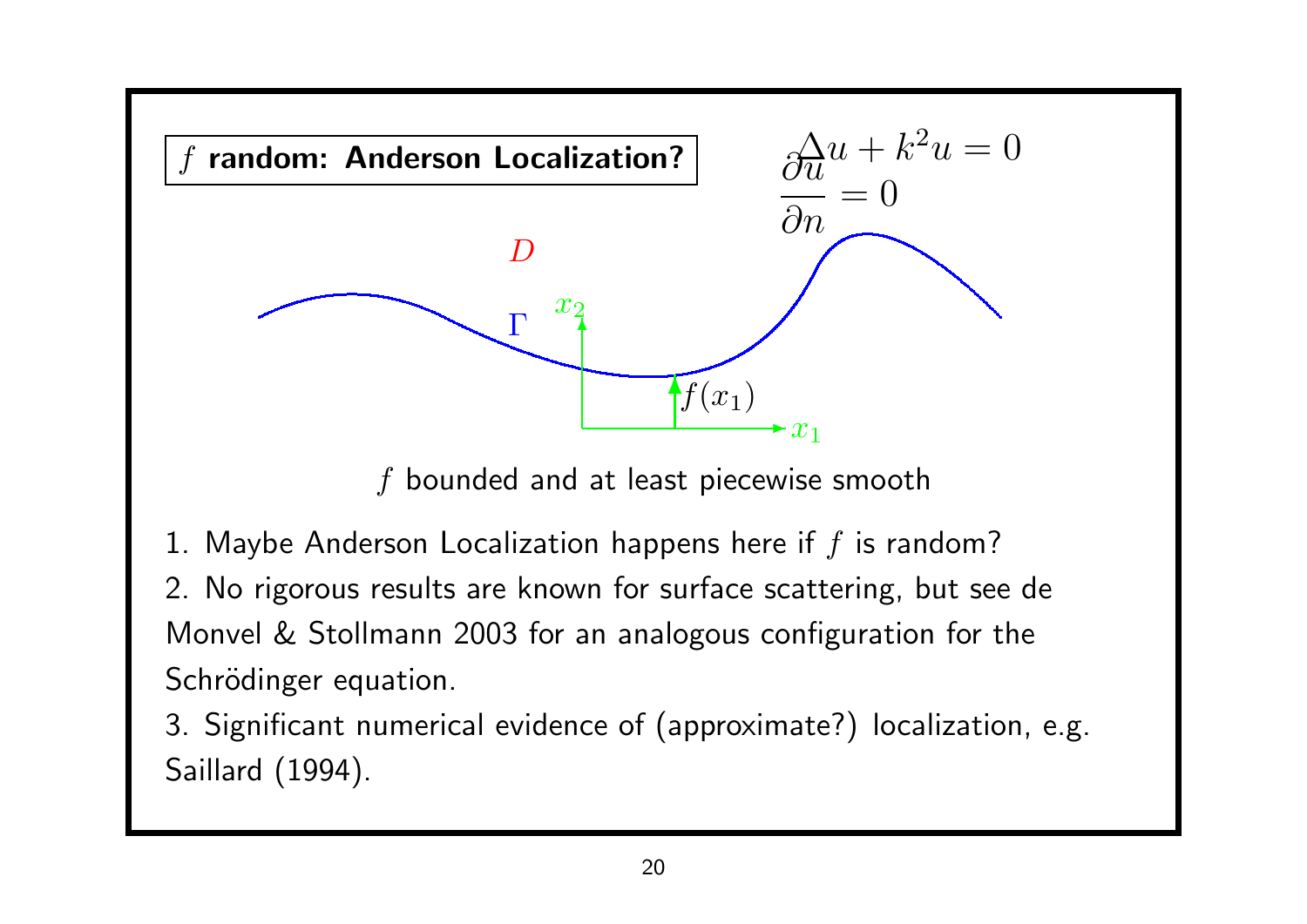## Formulation of Scattering Problem for  $k > 0$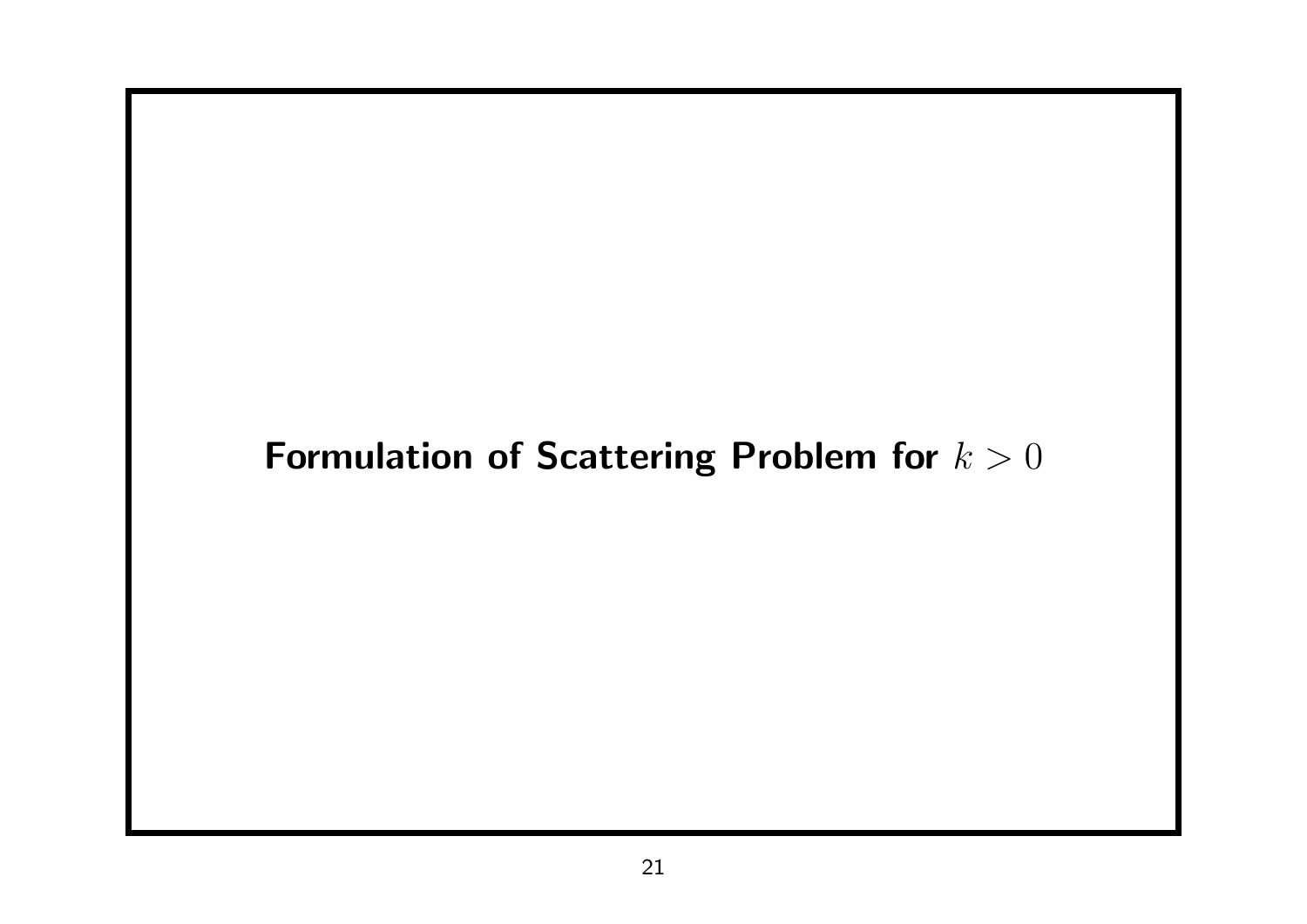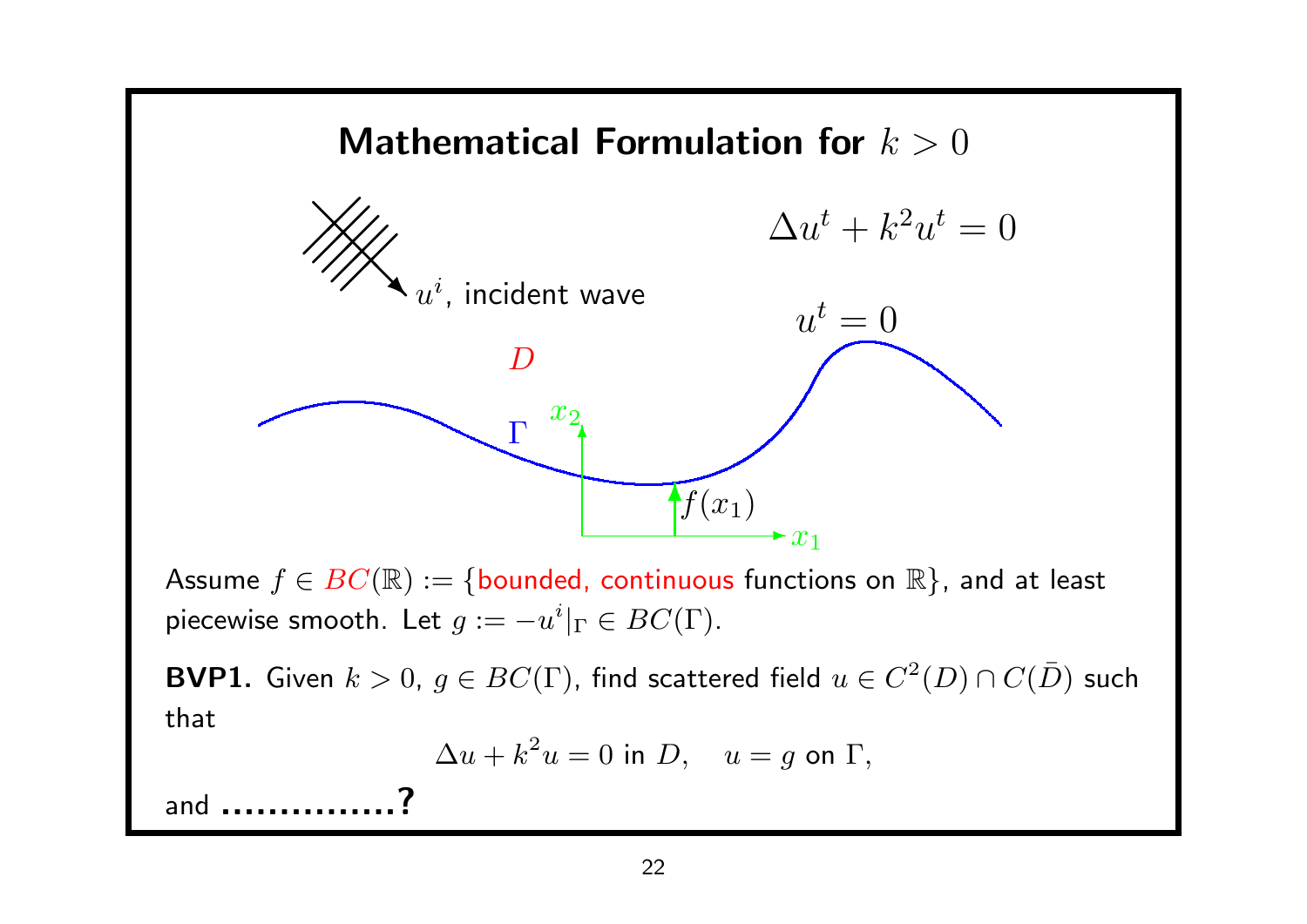

u is bounded in  $D \setminus U_h$  for every  $h > 0$ , and u is 'outgoing'.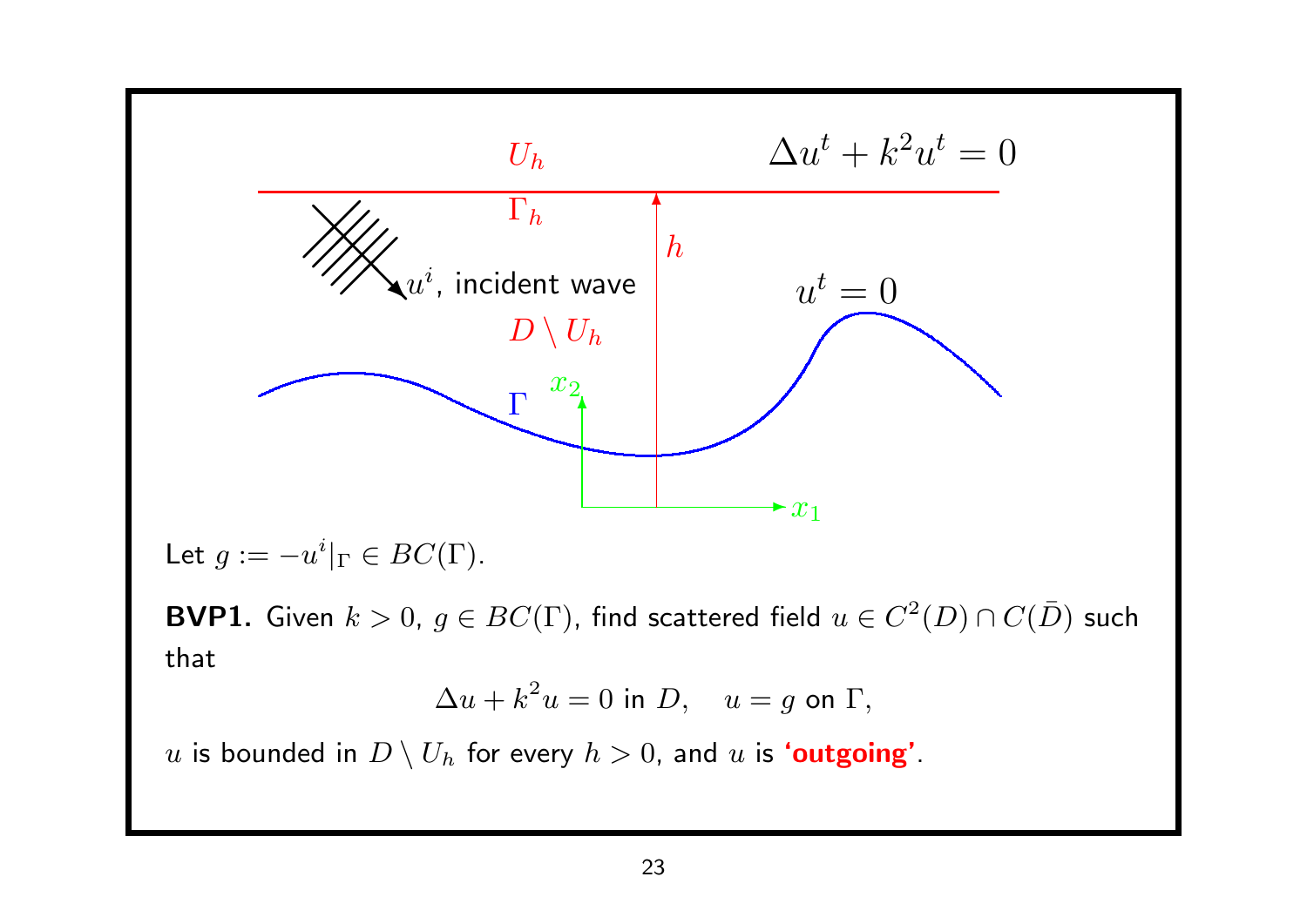$$
x_2
$$
\n
$$
u = g
$$
\n
$$
x_1
$$
\n
$$
x_1
$$
\n
$$
x_2
$$
\n
$$
x_2
$$
\n
$$
x_1
$$

Let

$$
\Phi(x, y) := \frac{i}{4} H_0^{(1)}(k|x - y|), \quad x, y \in \mathbb{R}^2, \ x \neq y,
$$

and define the Dirichlet Green's function

$$
G(x,y) := \Phi(x,y) - \Phi(x,y'),
$$

where

$$
y = (y_1, y_2),
$$
  $y' = (y_1, -y_2).$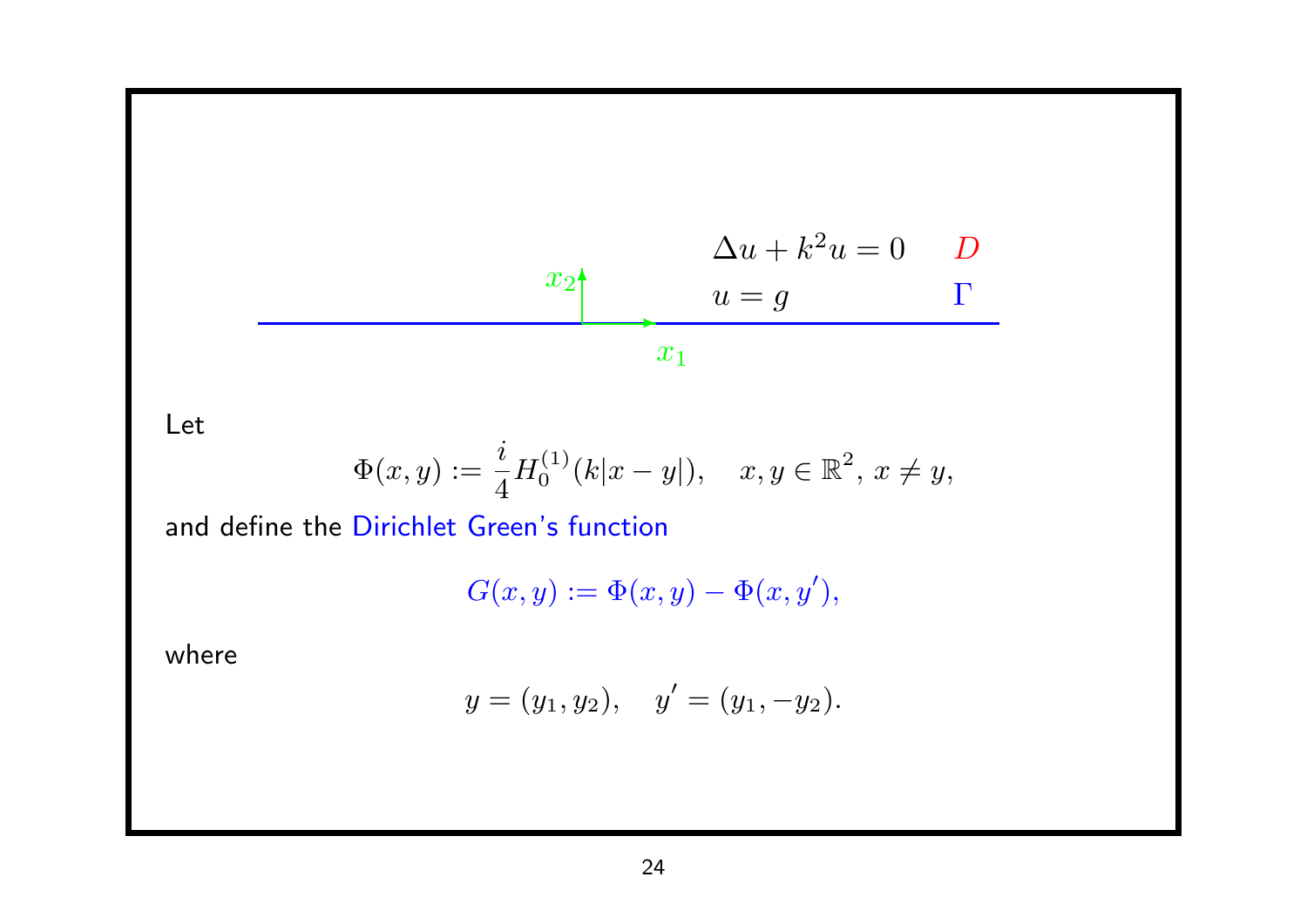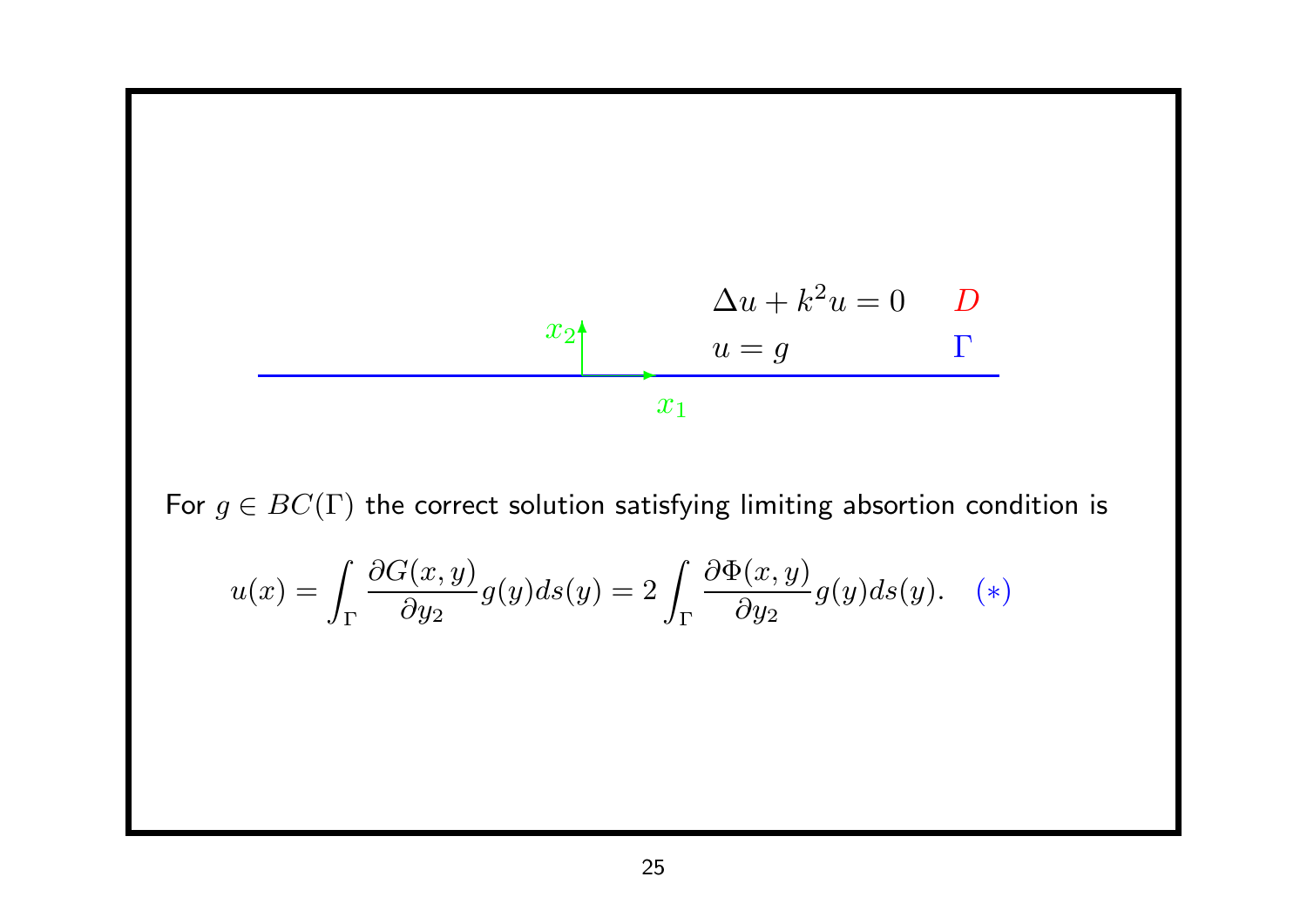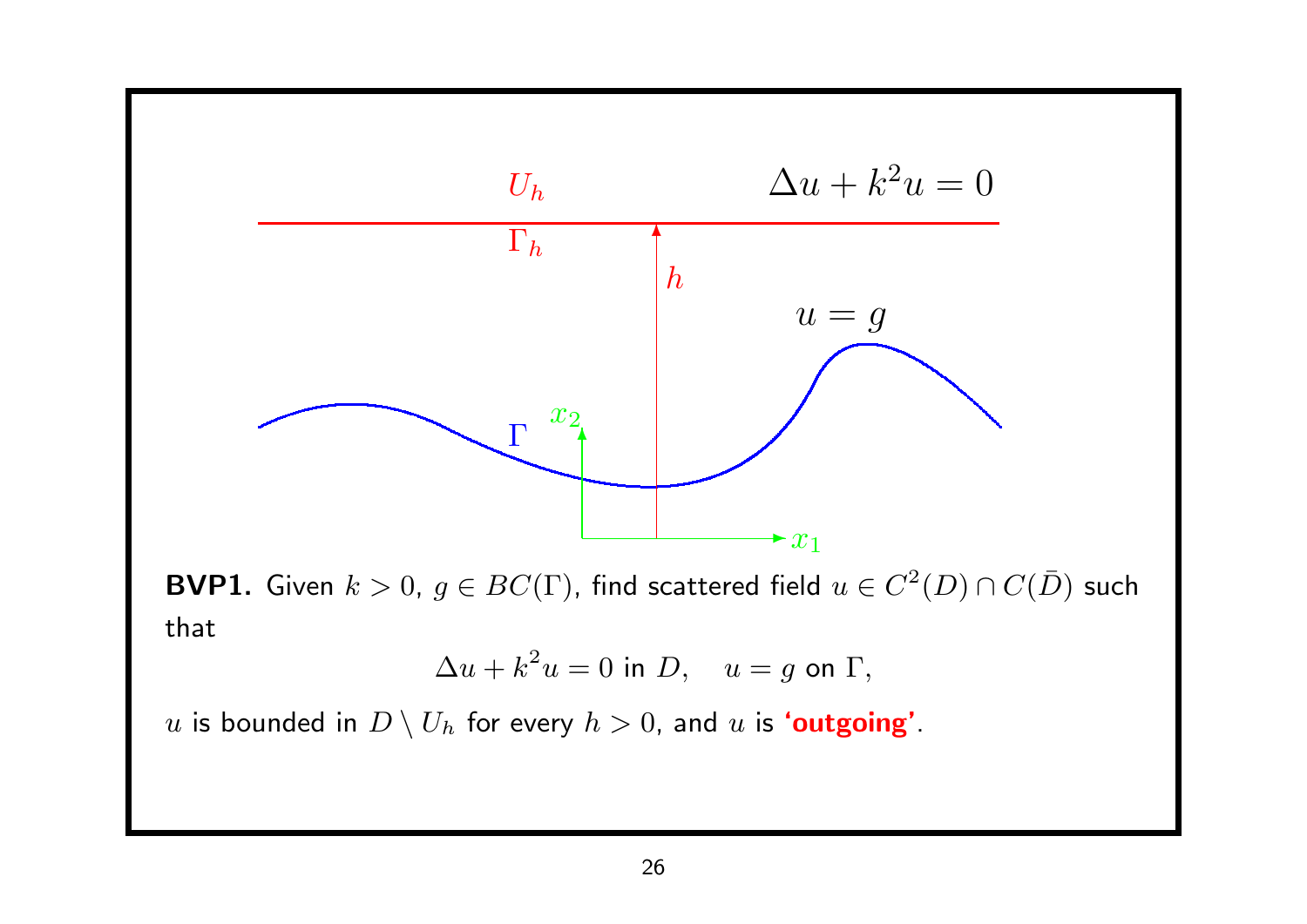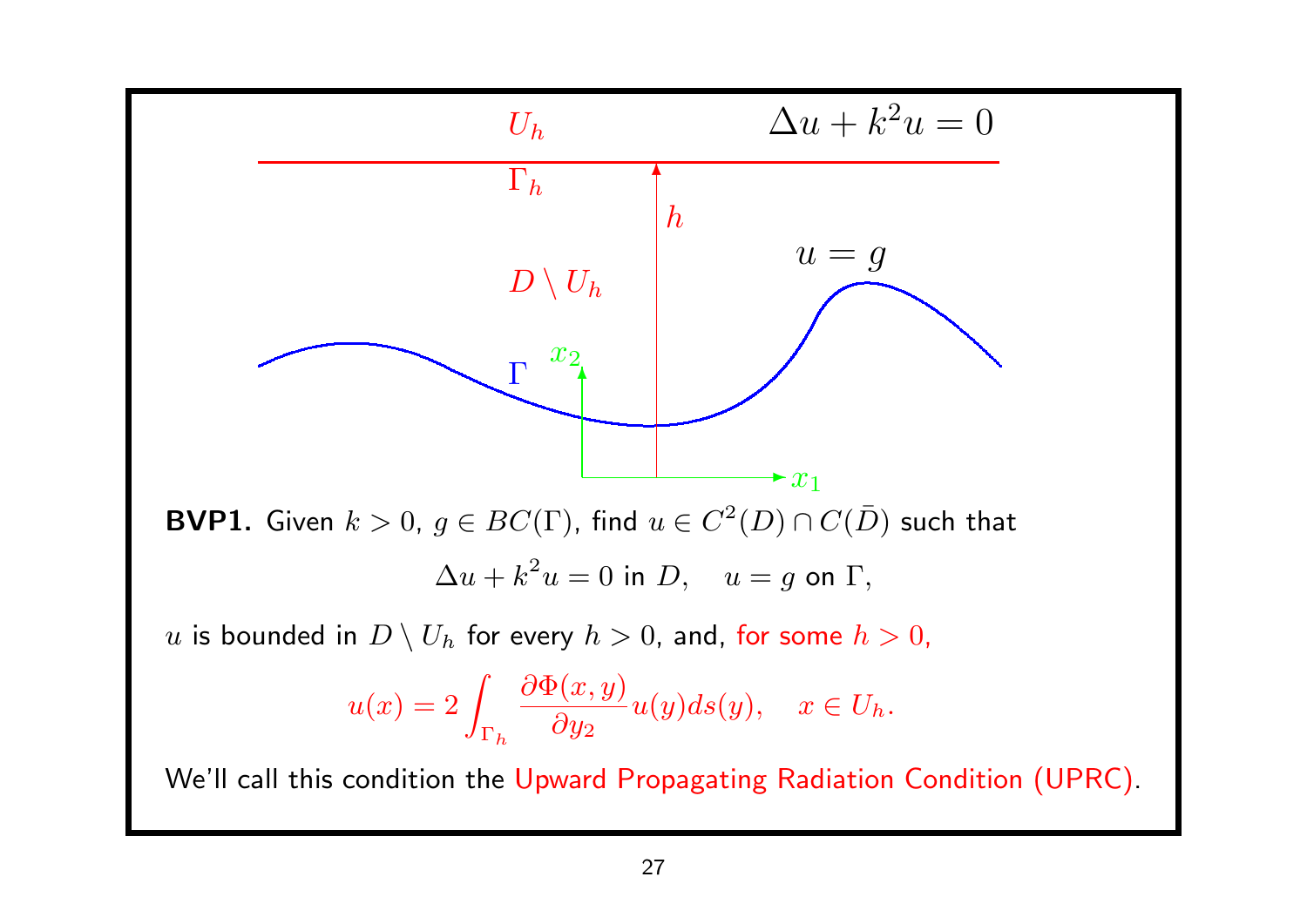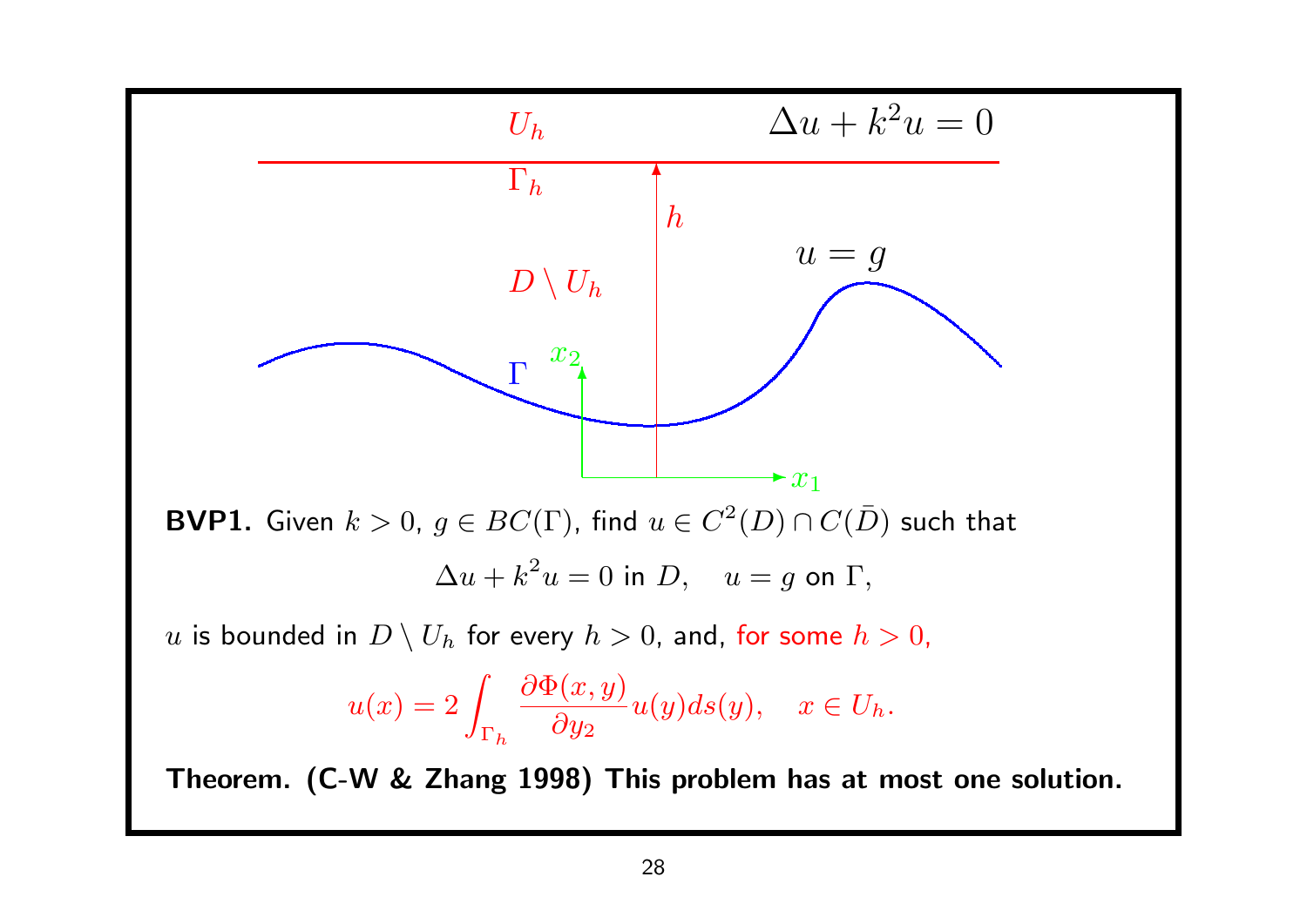# Boundary Integral Equation Formulation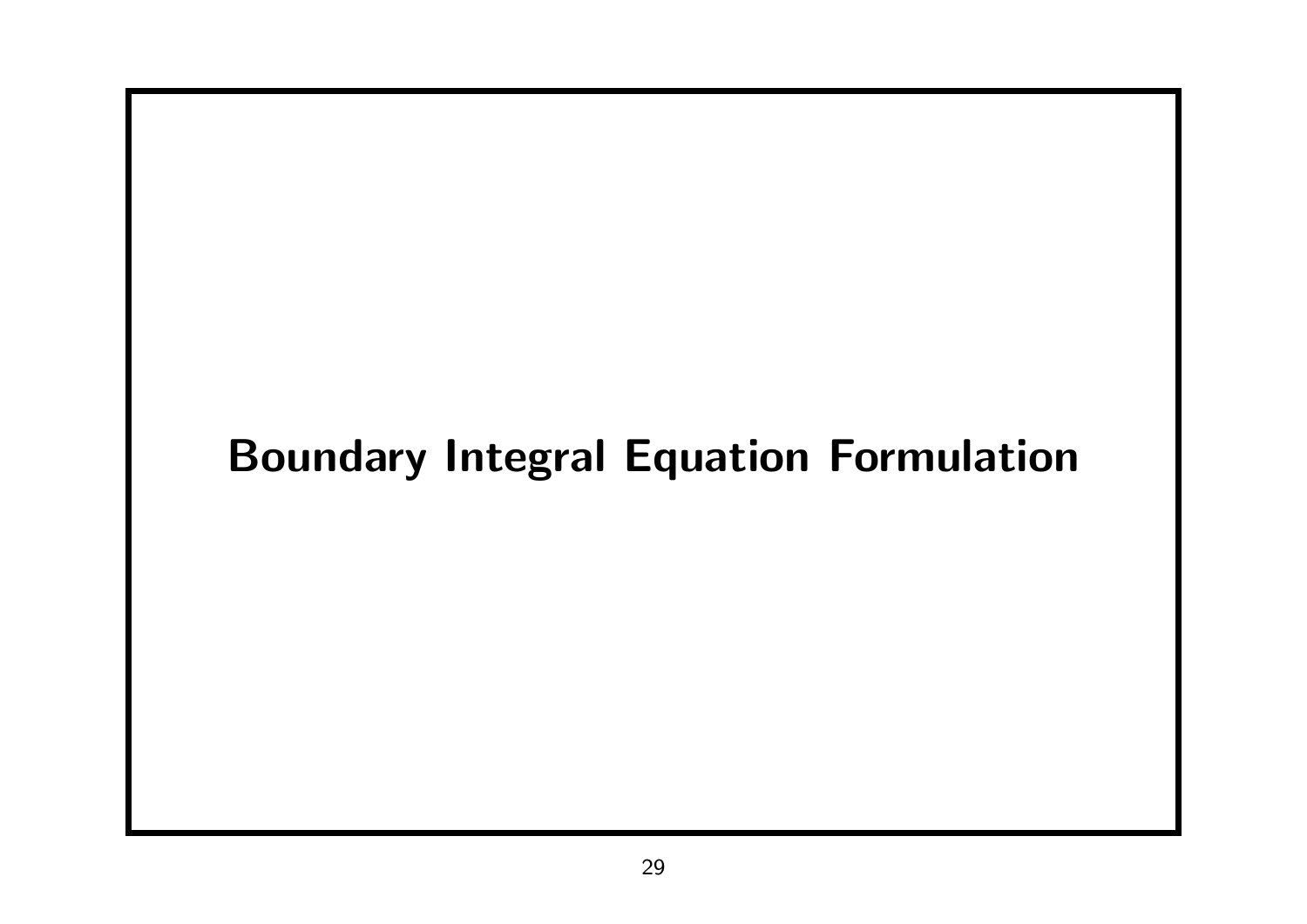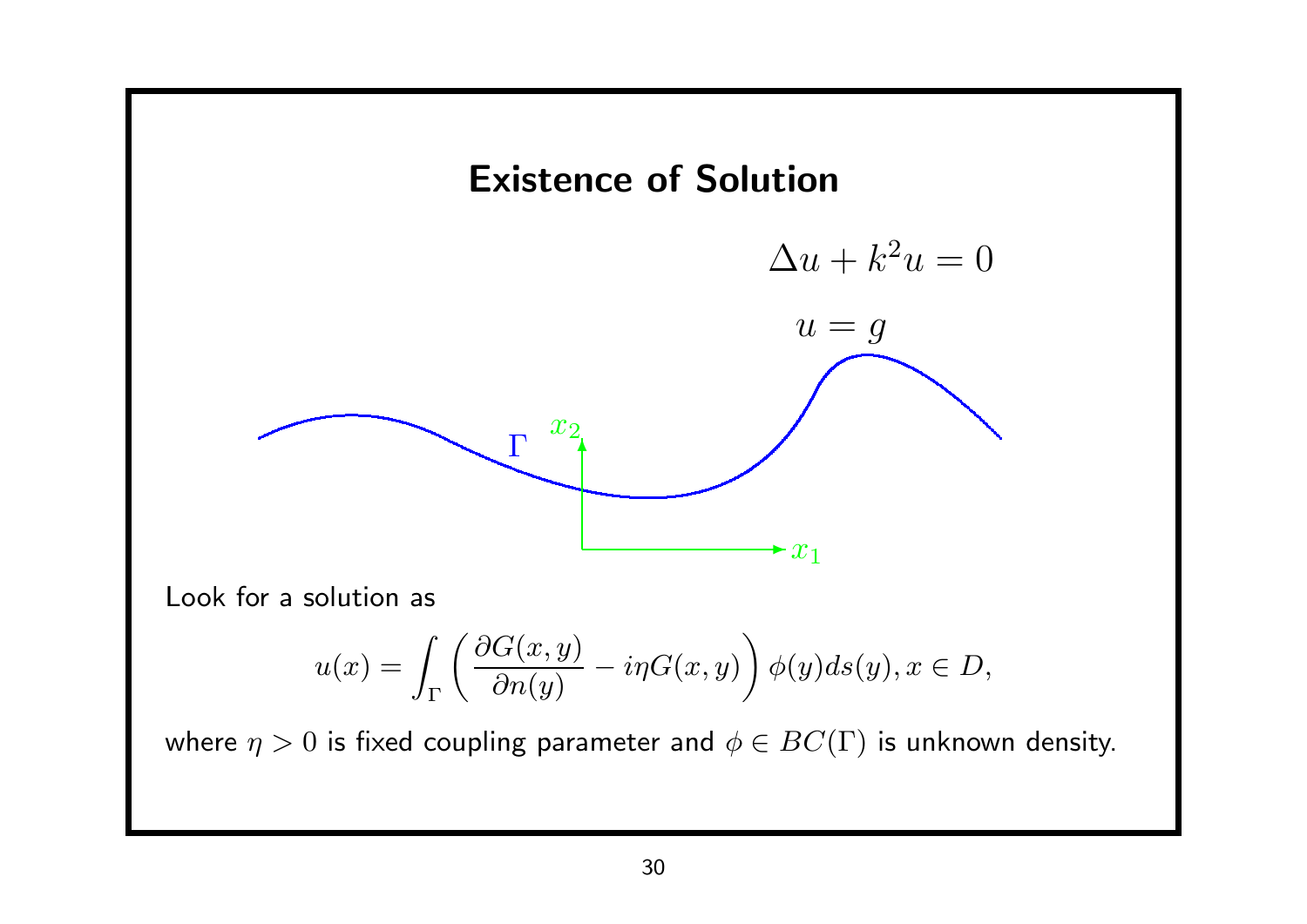**Theorem.**  $u$  satisfies BVP1 provided

$$
\phi(x) = 2g(x) - 2\int_{\Gamma} \left( \frac{\partial G(x, y)}{\partial n(y)} - i\eta G(x, y) \right) \phi(y) ds(y), x \in \Gamma.
$$

In operator notation

$$
\phi = \psi + K_f \phi, \quad \psi := 2g.
$$

If the boundary is flat, i.e.  $f \equiv$ constant, then equation has form

$$
\phi = \psi + \kappa_f * \phi
$$

with  $\kappa_f \in L^1(\mathbb{R}).$  Then  $K_f$  has continuous spectrum and so is not compact.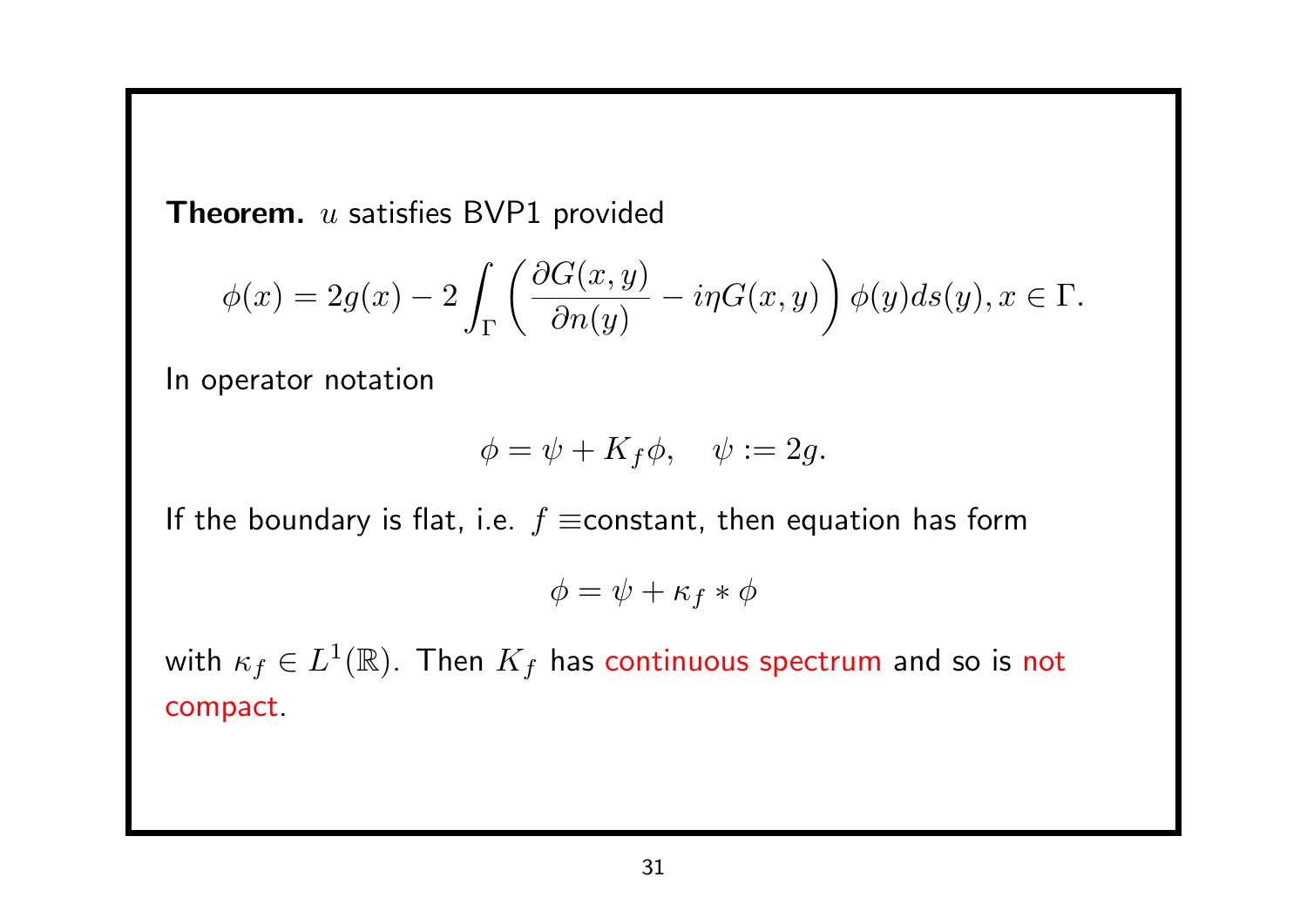Pick  $c_1, c_2 > 0$  and let

 $B := \{f \in C^{1,1}(\mathbb{R}) : f \ge c_1, ||f||_{C_{1,1}(\mathbb{R})} \le c_2\}.$ 

Theorem. (Zhang & C-W 2003, Arens et al 2003) There exists  $f^*\in B$  such that, for every non-zero  $\lambda\in\mathbb{C}$  and for  $Y=BC(\Gamma)$  or  $Y=L^p(\Gamma)$ ,  $1\leq p\leq\infty$ , the following statements are equivalent:

(a)  $\lambda \not\in \Sigma_Y(K_{f^*});$ (b)  $\lambda \notin \Sigma_Y(K_f)$  for all  $f \in B$ ; (c)  $\lambda \notin \Sigma^p_{BC(\Gamma)}$  for all  $f \in B$ . As (c) holds for  $\lambda = 1$  we get existence of solution to BIE and BVP.

(See talk by Lindner (tomorrow at 10.50!) for the operator theory behind this.)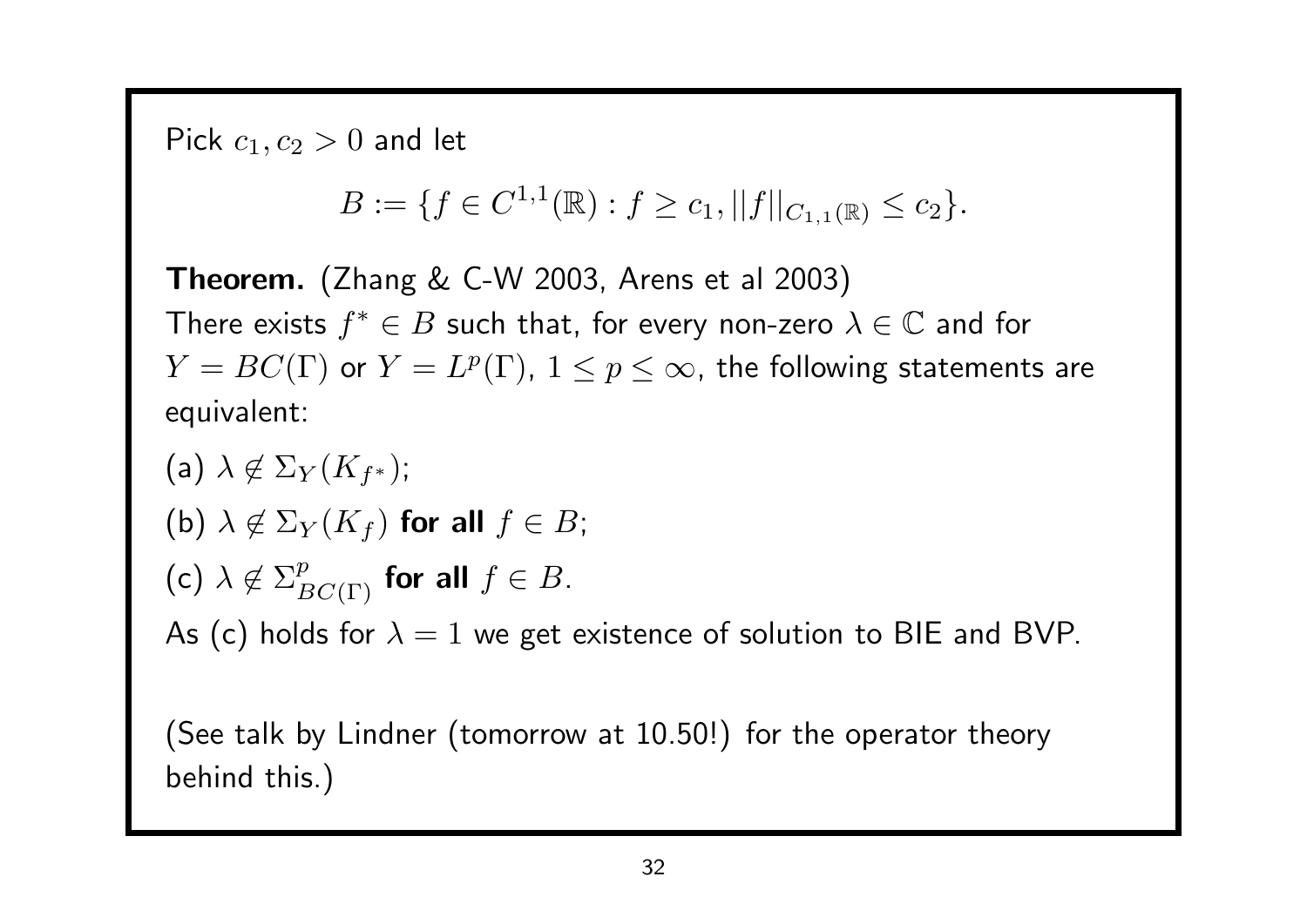The 3D Case: C-W, Heinemeyer, Potthast, 2005a,b **Theorem.** If  $g \in BC(\Gamma) \cap L^2(\Gamma)$  then u satisfies BVP1 provided  $\phi(x) = 2g(x) - 2$ Z  $\bigwedge \partial G(x,y)$  $\partial n(y)$  $-i\eta G(x,y)$  $\setminus$  $\phi(y)ds(y), x \in \Gamma.$ 

In operator notation

$$
\phi = \psi + K_f \phi, \quad \psi := 2g.
$$

The operator is now strongly singular (not quite of Calderón-Zygmund type as the kernel is oscillatory).  $K_f$  is bounded as an operator on  $L^2(\Gamma)$  and on  $L^2(\Gamma)\cap BC(\Gamma)$  and invertible on each of these spaces with, by direct arguments (cf. Verchota 1984, Meyer & Coifman 2000),

 $||(I - K_f)^{-1}||_{L^2(\Gamma) \to L^2(\Gamma)} < 5(1+L)^2$ 

where L is maximum surface slope, if  $\eta := \kappa/2$ .

Γ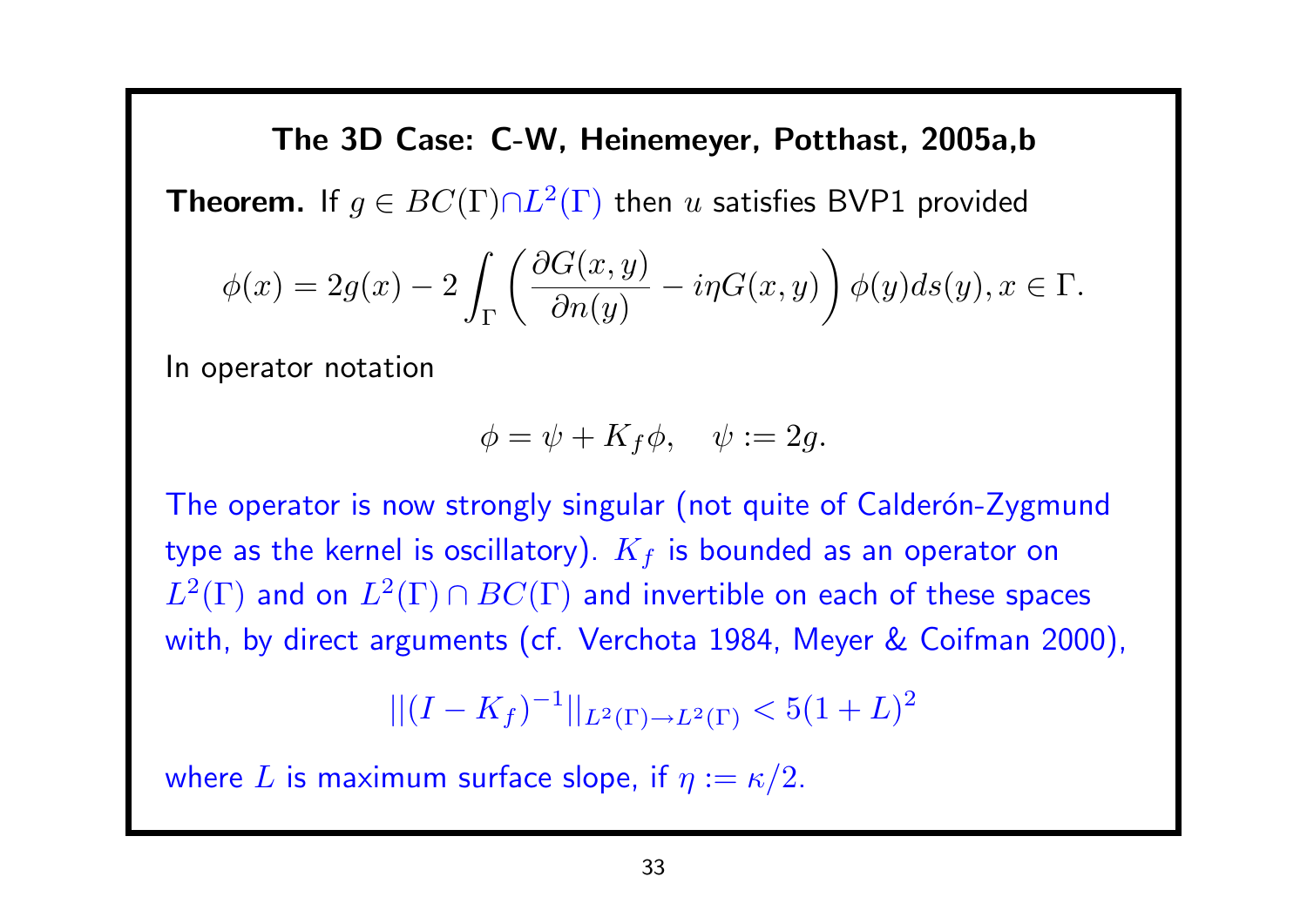## **Conclusions**

- We've considered some problems of scattering by unbounded surfaces, localised in the  $x_n$  direction
- Quite a lot is known about the scattering problem and its integral equation formulation in one or two simple 2D and 3D cases
- A little is (rigorously) known about existence of 'surface wave eigenfunctions', and some non-existence results are known
- Many open problems